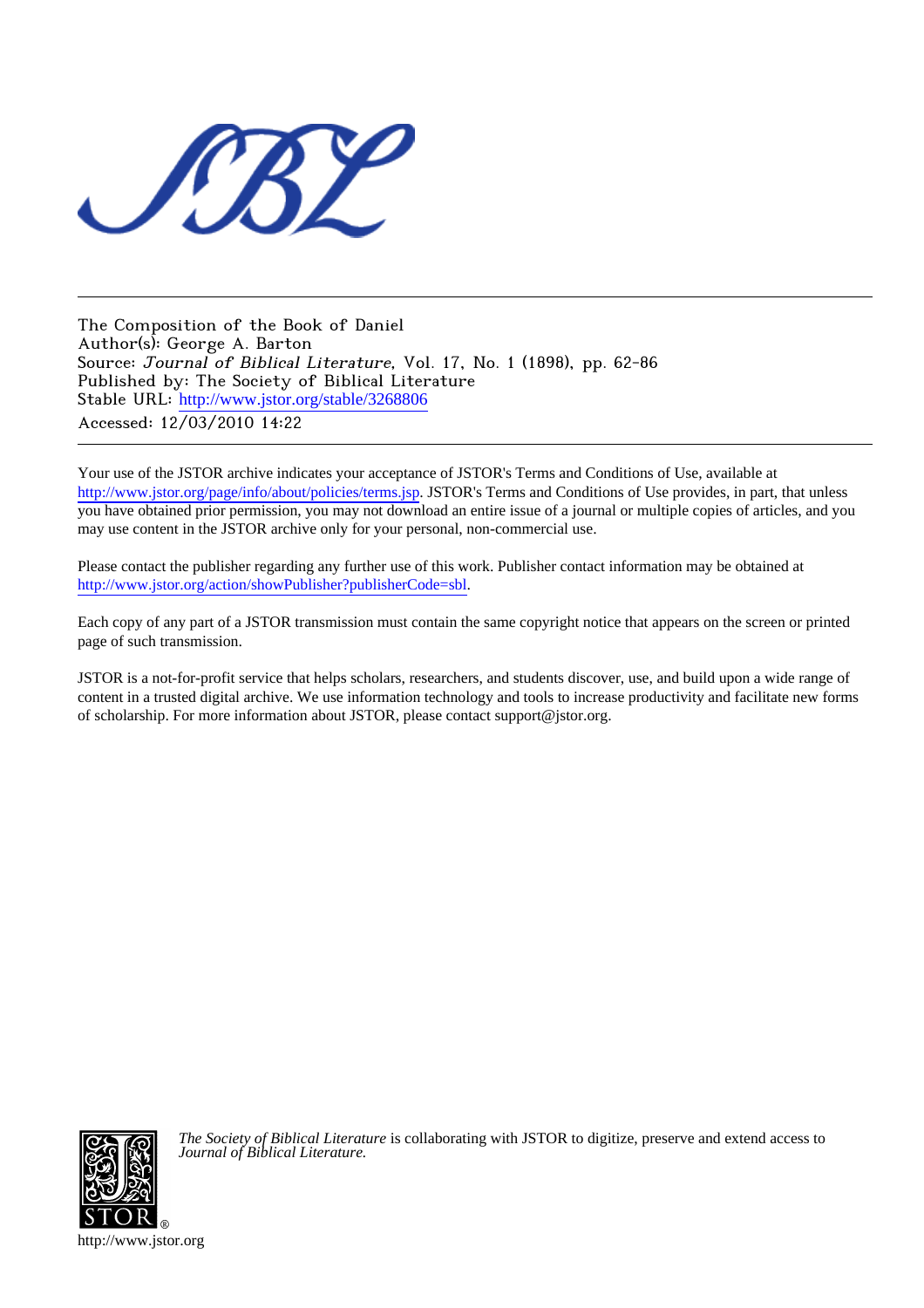# **The Composition of the Book of Daniel.**

**PROF GEORGE A. BARTON. BRYN MAWR, PENN.** 

### **1. Previous Theories.**

**SINCE the Neo-Platonic Porphyry at the end of the third century A.D. put forth his theory that the book of Daniel was composed by a Palestinian Jew in the days of Antiochus Epiphanes, the book has been the subject of much interesting discussion. It has attracted students of all sorts as a candle does moths on a summer night, and though many have singed their wings, few have imparted to their successors a sufficient dread of their painful experience to deter others from flying towards the attractive but fateful candle. Those whose morbid fancy leads them to contemplate unduly the "last things" have sought to fathom the mystery of its symbolic numbers; the critically minded have tried to demonstrate its Maccabaean origin; the scholarly orthodox have endeavored to prove that it is a genuine exilian work of Daniel; while a few critics have appeared who would divide it between two or more authors.** 

**It is with considerable hesitancy that I venture to express on such a book views which differ in some respects from those of all my predecessors; but, having reached the conclusion that the work is composite, and that the analysis must proceed on lines different from any hitherto attempted, I have ventured to propose a new solution of the problem, in the hope that it may contribute something to the discovery of the truth.** 

That Daniel is an Apocalypse and not a prophecy, is now so gen-<br>ally accepted as to need no proof. That it is a product of the erally accepted as to need no proof. Maccabæan and not of the exilic age has been so abundantly demon**strated by others that it may pass without further discussion. The attempts hitherto made to detect differences of authorship in Daniel**  have not met with marked success. the first to doubt the unity of the book. In his *Tractatus Theologico-*Politicus, x, he declares that ch. 8-12 were no doubt written by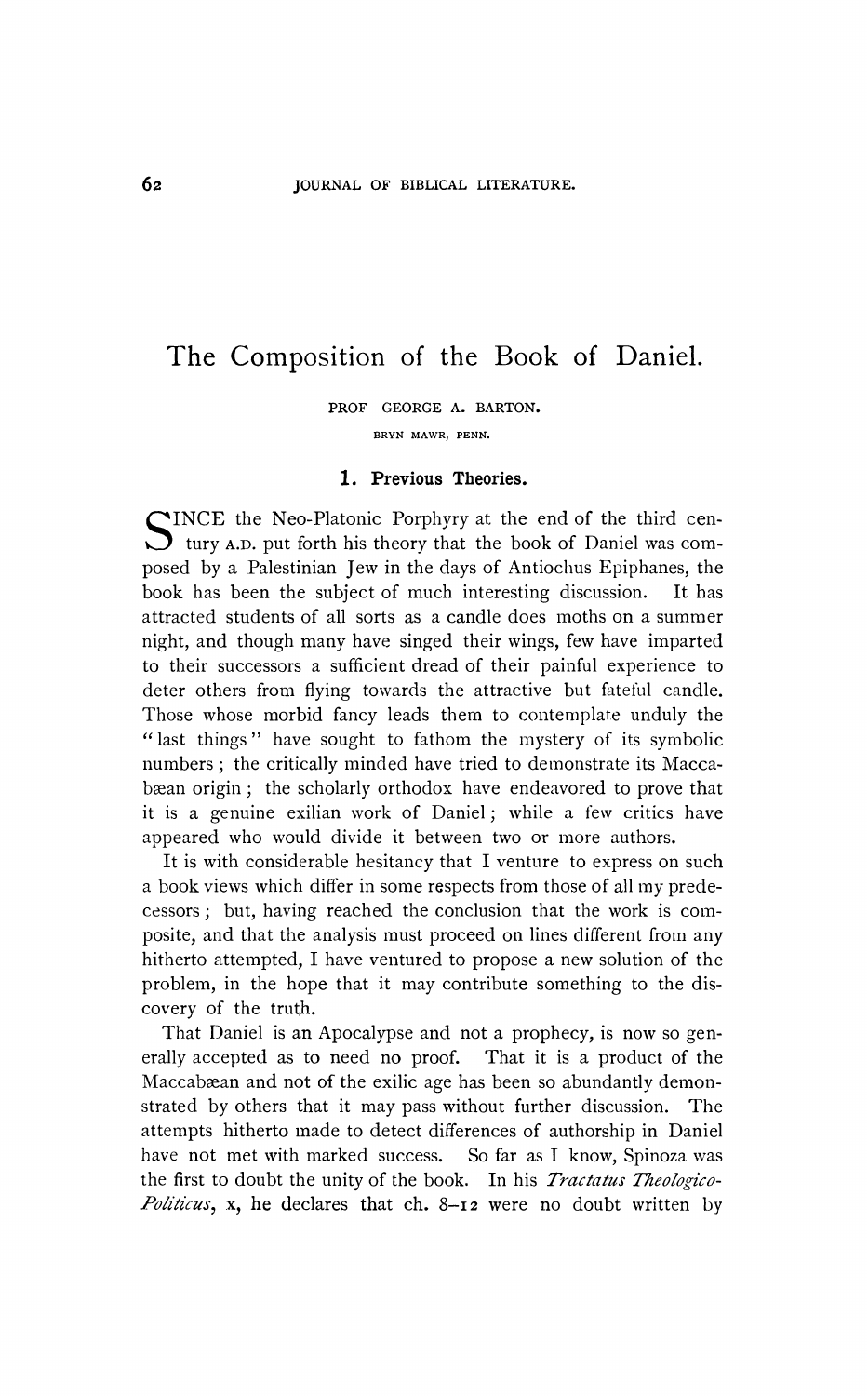**Daniel, but suspects that ch. I-7 are extracts from the annals of the**  Chaldæan kingdom. Sir Isaac Newton in his Observations upon the Prophecies of Daniel and the Apocalypse of St. John, p. 10,<sup>1</sup> held that **the last six chapters contained prophecies written at several times by Daniel himself, while the first six are a collection of historical papers**  written by others. Similarly Beausobre<sup>2</sup> held that the first six chap**ters were not written by Daniel, but that his prophecies begin with the seventh.** 

**Towards the close of the last century and in the early part of the present, the idea that Daniel is not a unity was revived by Michaelis, Eichhorn, and Bertholdt. J. D. Michaelis, in consequence of certain phenomena in the version of the LXX, held that ch. 3-6 did not**  Eichhorn divided the book into two d ch.  $1, 7-12$  the other. The former parts, ch.  $2-6$  forming one, and ch.  $1, 7-12$  the other. **part, he held, was a tradition concerning Daniel written by an earlier Jew, upon which the latter part was engrafted by a Jew of the time of Antiochus Epiphanes.** 

Bertholdt in his *Daniel neu übersetzt und erklärt* (Erlangen, 1806), more thorough-going than any of his predecessors. He divides is more thorough-going than any of his predecessors. Daniel among nine different authors as follows : **1.** Chapter **1**, **which he dates in the reign of Artaxerxes Longimanus; 2. Chapter 2, which he assigns to the time of Ptolemy Philadelphus; 3. Chapter 3'30, written in the Greek period later than ch. 2; 4. Chapter 3?'-4, which he places late in the Greek period; 5. Chapters 5 and 6, to which he assigns no higher antiquity than in the case of the previous section; 6. Chapter 7, from the time of Antiochus Epiphanes; 7. Chapter 8, written after the death of Epiphanes; 8. Chapter 9, written after Antiochus Epiphanes had defiled the temple; and 9. Chapters 10-12, which he assigns to the same reign, but to a somewhat later period. Bertholdt was followed in this analysis by Augusti.** 

**Meinhold in three different publications4 has within a few years revived the theory of Eichhorn. He separates ch. 2-6 from the rest**  of the book, dating them about 300 B.C., and regards the rest as Mac-<br>cabæan. Strack<sup>5</sup> in 1885 held that a book of stories about Daniel Strack<sup>5</sup> in  $1885$  held that a book of stories about Daniel

**1 London, 1732. <sup>2</sup>Remarques str le nouveau Testament, 1742.** 

**3 Cf. his Uberselzung des A. T.-Anmerkungen zum Proph. Dan., p. 22, and his Orientalische untd Exegetische Bibliothek iv. 26-30.** 

**<sup>4</sup>Die Composition des B. Daniel, 1884, Beitrige zur Erkirung des B. Dan., 1888, and Daniel in Strack & Zockler's KgJ: Kom., i889.** 

**5 Zockler's fandbucA der theologischen4 Wissenschaften i. I7I-I73; Einleitung**  in das A. T., 1888, p. 69 ff.; Herzog's Realencyclopädie vii. 419.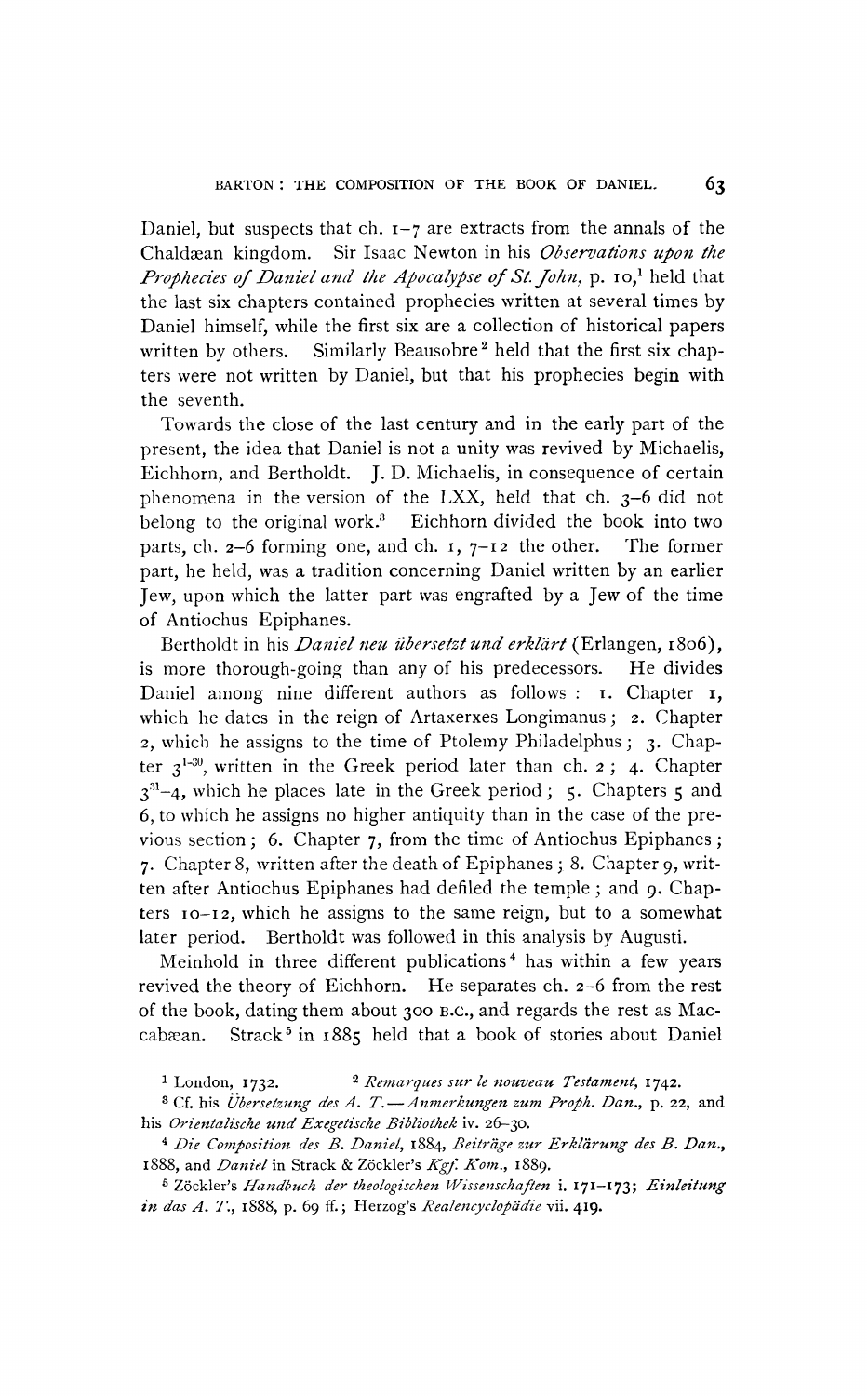**was issued in Aramaic in the time of Alexander the Great, to which the visions were added in the time of Antiochus Epiphanes. In the latest edition of his Einleiting (1895), he appears to have receded from this position.6** 

Lagarde<sup>7</sup> expressed the opinion in 1891 that Daniel is a collection **of disconnected pamphlets, some of which, viz., ch. 7 and 9-12,**  were unknown to Josephus and were not written till 69 A.D.<sup>8</sup>

On the other hand, most scholars hold firmly to the unity of the book. Bleek<sup>9</sup> dismisses the idea of a duality of authorship in a few Bleek<sup>9</sup> dismisses the idea of a duality of authorship in a few words. Schrader<sup>10</sup> likewise gives little consideration to that point of view. Budde in his review of Meinhold's theory (*Literaturzeitung* **I888, No. 26) rejects it. Cornill" argues strongly for the unity of the work, and suggests 12 that the great haste in which the book was**  composed accounts for the "wood-cut fashion" (*Holzschnittmanier*) of the author. König,<sup>13</sup> Behrmann,<sup>14</sup> Driver,<sup>15</sup> Bevan,<sup>16</sup> and Kamphau- $\sin^{17}$  may be put in the same class, though Driver admits<sup>18</sup> that per**haps not enough weight has been given to Meinhold's arguments; while von Gall'9 in a work devoted to the demolition of Meinhold's theory endeavors to demonstrate the unity of the book.** 

**With the exception of Bertholdt's work the analyses of Daniel which have been proposed are based on the difference of form which appears when ch. I-6 are compared with ch. 7-12. Chapters i-6 are narratives in which Daniel is spoken of in the third person, while ch. 7-I2 are visions which Daniel himself recounts in the first person. The replies to these arguments have been based chiefly on the two facts that the different parts exhibit the same historical environment,** 

**6 See pp. 145, 146.** 

**7 Gottingische gelehrte Anzeigen, 1891, p. 508 ff. Behrmann, Das Buck Daniel, p. xv, mistakenly attributes this to Reuss.** 

**8 Cf. K6nig, Einleitung in das A. T., p. 384.** 

**9 Introduction to the Old Testament, translated from the German ed. of <sup>1865</sup> by Venables, 1888, Vol. ii., p. I99 ff. He had, however, expressed his views more at length in the Jahrbiicher fir deutsche Theologie, i860.** 

<sup>10</sup> De Wette's *Einleitung*, 8 ed., 1869.

**1 Einleittung in das A. T., p. 259.** 

<sup>12</sup> Die siebzig Jahrwochen Daniels, p. 31 n.

**<sup>13</sup>Einleitung in das A. T.** 

<sup>14</sup> Das Buch Daniel, in Nowack's Handkommentar.

**15 Introduction to the Literature of the Old Test.** 

<sup>16</sup> *The Book of Daniel*, Cambridge, 1892.

**17 7'he Book of Daniel in Hebrezu, in Haupt's Sacred Books of the Old Test.** 

**1' Op. cit., pp. 482, 483.** 

**19 Die Finheitlichkeit des Buches Daniel, Giessen, 1895.**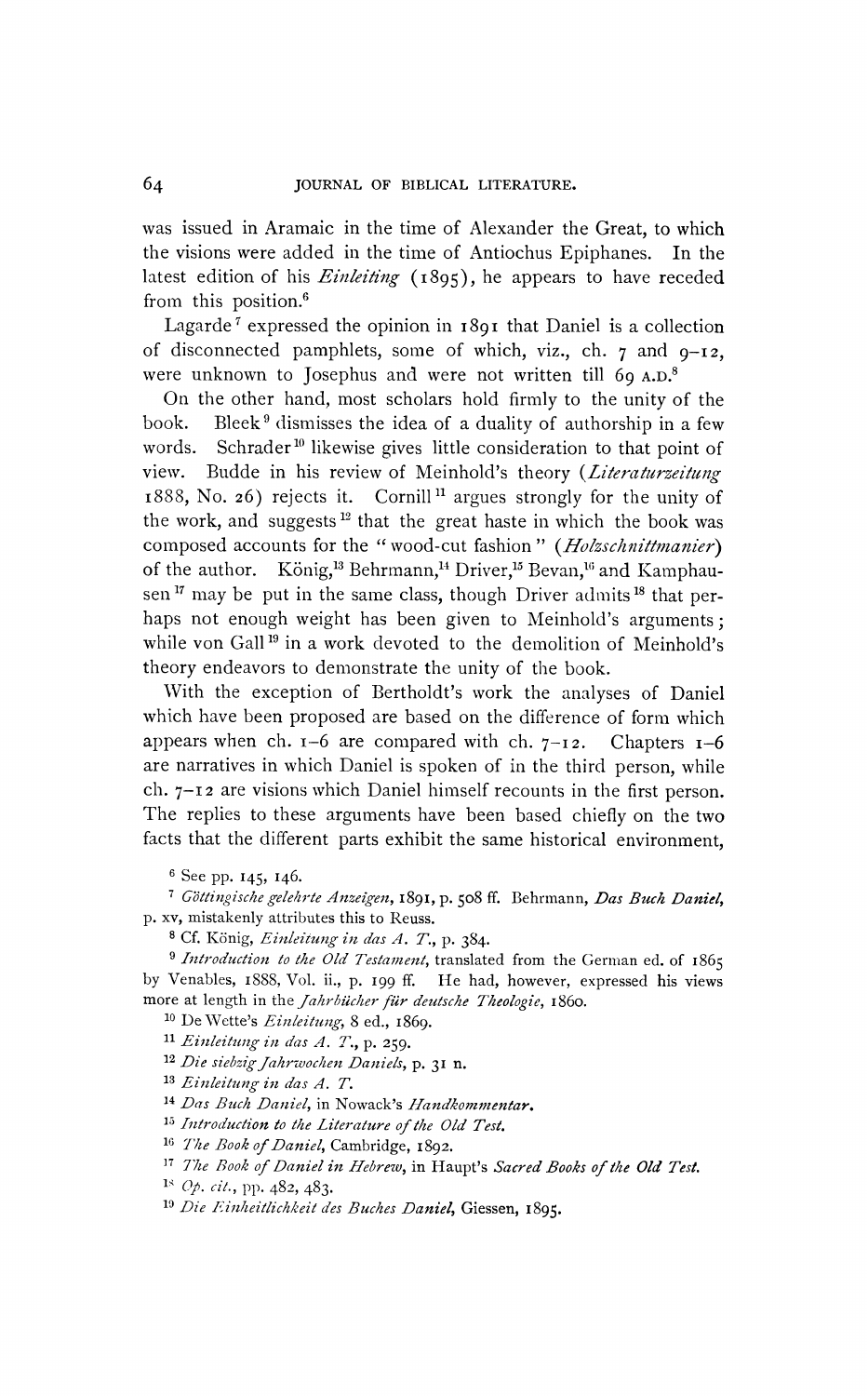**and that the similarity of language and of conception in the different parts implies unity of authorship. Against the first of these arguments, as will appear, we have nothing to say, but the second of them, though valid as against divisions of the book hitherto proposed, has some striking points of weakness which its advocates have overlooked. In my judgment Bertholdt has come nearer than any other writer, unless it be Lagarde, to an appreciation of the real character of the book, though he erred in assigning widely different dates to the different parts, and in finding the work of too many authors in the book.** 

**Before passing in review the contents of Daniel, a word should be said with reference to the languages in which it is written. As is well known, the portion of the book between ch.**  $2^4$  **and**  $7^{28}$  **is in Aramaic, while the rest exists in Hebrew. This Aramaic section** Aramaic, while the rest exists in Hebrew. **crosses the line between ch. 6 and 7, where the division in the book has usually been made by critics, and cannot well be made an element in the analysis. Chapter 7, which belongs to the visions, is written in the Aramaic tongue, in which the history is narrated.** 

**On the whole, the best explanation of the presence of the two languages is that now accepted by several scholars 20 who hold that it was written in Hebrew, and that then the author, or some friend of his, issued an Aramaic edition. Later, when a part of the Hebrew was in time of persecution lost, its deficiency was supplied from the Aramaic version, hence the present bi-lingual form of the book.** 

**It is, however, in this Aramaic portion that those expressions occur upon which most writers rely for those earmarks of style by which they prove unity of authorship.21 If, however, it should appear that the so-called author, who may have made the Aramaic version, was simply an editor who compiled the work and wrote the preface (ch. i), the marks of style might then conceivably be due to the liberty which the translator allowed himself. Some features of the case, which will appear more clearly at a later point, render this supposition improbable.** 

**20 Cf. Bevan, op. cit., p. 27, and Haupt on 24 in Kamphausen's Daniel in Hebsrew.** 

**21 The phrase "peoples, nations, and tongues" (Kt=' 1" Kh. }I) occurs**  in  $3^{4.7.29}$   $3^{31}$   $(4^1)$   $5^{19}$   $6^{26}$   $7^{14}$ , and not elsewhere in Daniel. The phrases "God of **heaven," "Lord of heaven," and "King of heaven," for which Professor Moore claims that our author has a predilection (this JOURNAL, xv. I93), are found in the**  Aramaic portion (cf. ch. 2<sup>18. 19</sup> 5<sup>23</sup> and 4<sup>34</sup>), but we look in vain for them else**where. These are but examples. The most striking characteristics of style are in the Aramaic sections.**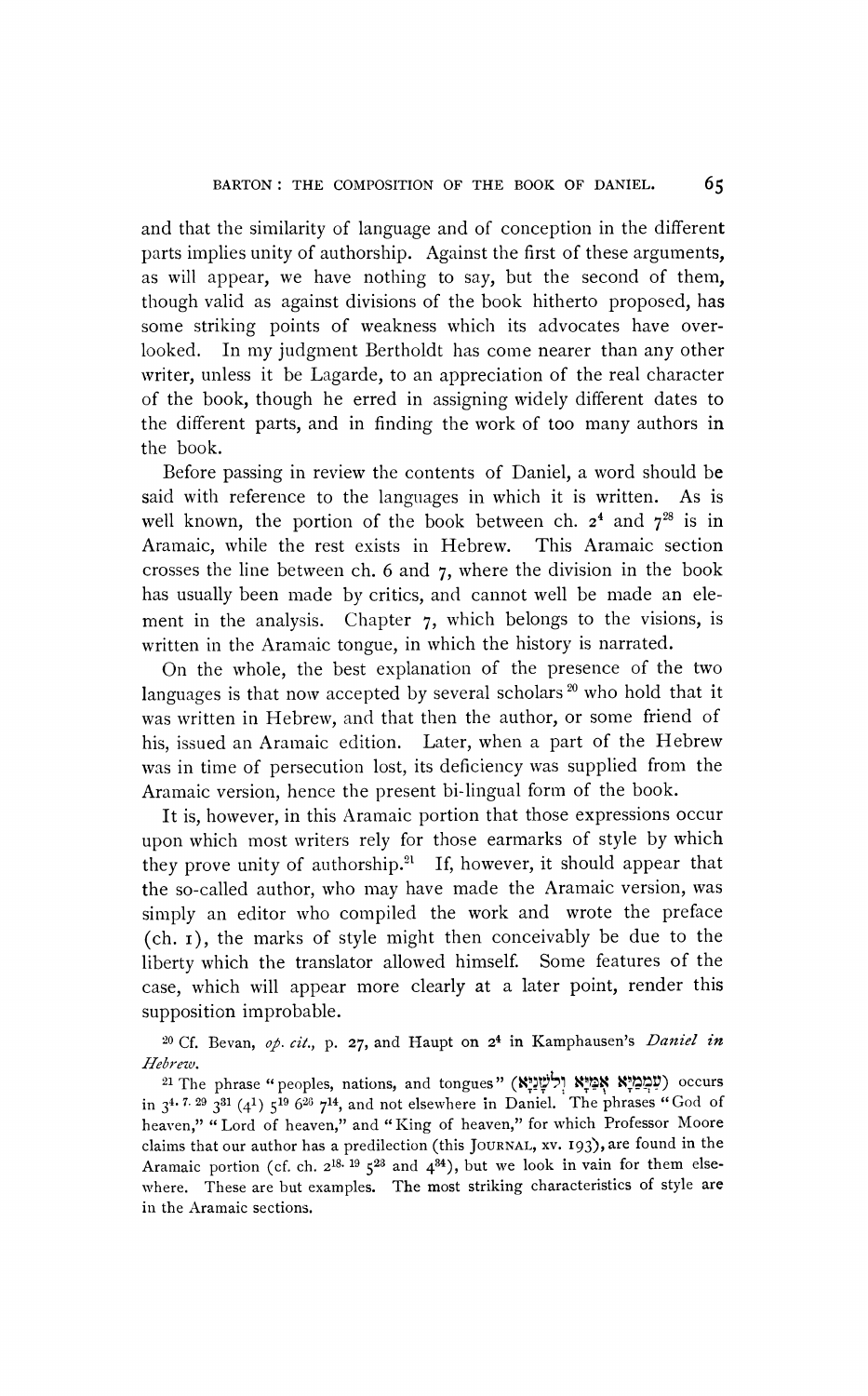**Noting, then, the fact that the presence of the Aramaic tongue cannot be urged in favor of a duality of authorship, and the further fact that those marks of style which have been most forcibly urged against a critical analysis are in the Aramaic sections, we pass to a review of the contents of the work itself.** 

## **2. The Analysis.**

**Chapter i is a preface to the rest of the book. It tells us of Nebuchadnezzar's siege of Jerusalem, of the capture of Hebrew princes including Daniel, of Daniel's training at Babylon, and of his superiority to the magicians in interpreting visions and advising the king.** 

**When this chapter is compared with the rest of the book, the following difficulties appear: i. It is implied in vs.5and 8 that three years intervened before these Hebrew princes were brought to the Babylonian court; and yet 21 tells us that Daniel was brought to the court in the second year of Nebuchadnezzar, although Nebuchad**nezzar was already king  $(\mathbf{I}^1)$  when Daniel was taken captive.<sup>22</sup> **2.** We **are told in vs.21 that Daniel continued till the first year of Cyrus, but in iol we find him still active in the third year of Cyrus. The author did not make the statement in i21 on this point as large as he might.** 

**It should be noted in passing that we know from no other source of a siege of Jerusalem by Nebuchadnezzar in Jehoiakim's third year, and that this date for such a siege is in all probability a year at least earlier than the beginning of Nebuchadnezzar's reign.23** 

**The second chapter recounts Nebuchadnezzar's dream of the great composite image, interpreted by Daniel to represent successive kingdoms, of which Nebuchadnezzar's was the most glorious, and the last of which should be destroyed by the Messianic kingdom. Daniel was then made ruler of the province of Babylon, while his friends, Shadrach, Meshach, and Abed-nego, were, at his request, given offices in his province.** 

**22 Various expedients have been proposed to harmonize these statements. Rashi explains the 'second year' to mean the second year after the destruction of**  the temple. Hengstenberg, Hävernick, and Zöckler suppose that in  $I^1$  Nebu**chadnezzar is reigning conjointly with his father, Nabopolassar, and that 21 refers to the second year of his independent reign. Ewald, Lenormant, and Kamp**hausen emend the text so as to make it the twelfth (שְׁתַּיָם שָׁשָׂרָה) year. These **methods are all violent.** 

**<sup>23</sup>Cf. Jer. 251. Jehoiakim probably began to reign in 609 or 608 B.c., and Nebuchadnezzar in 604.**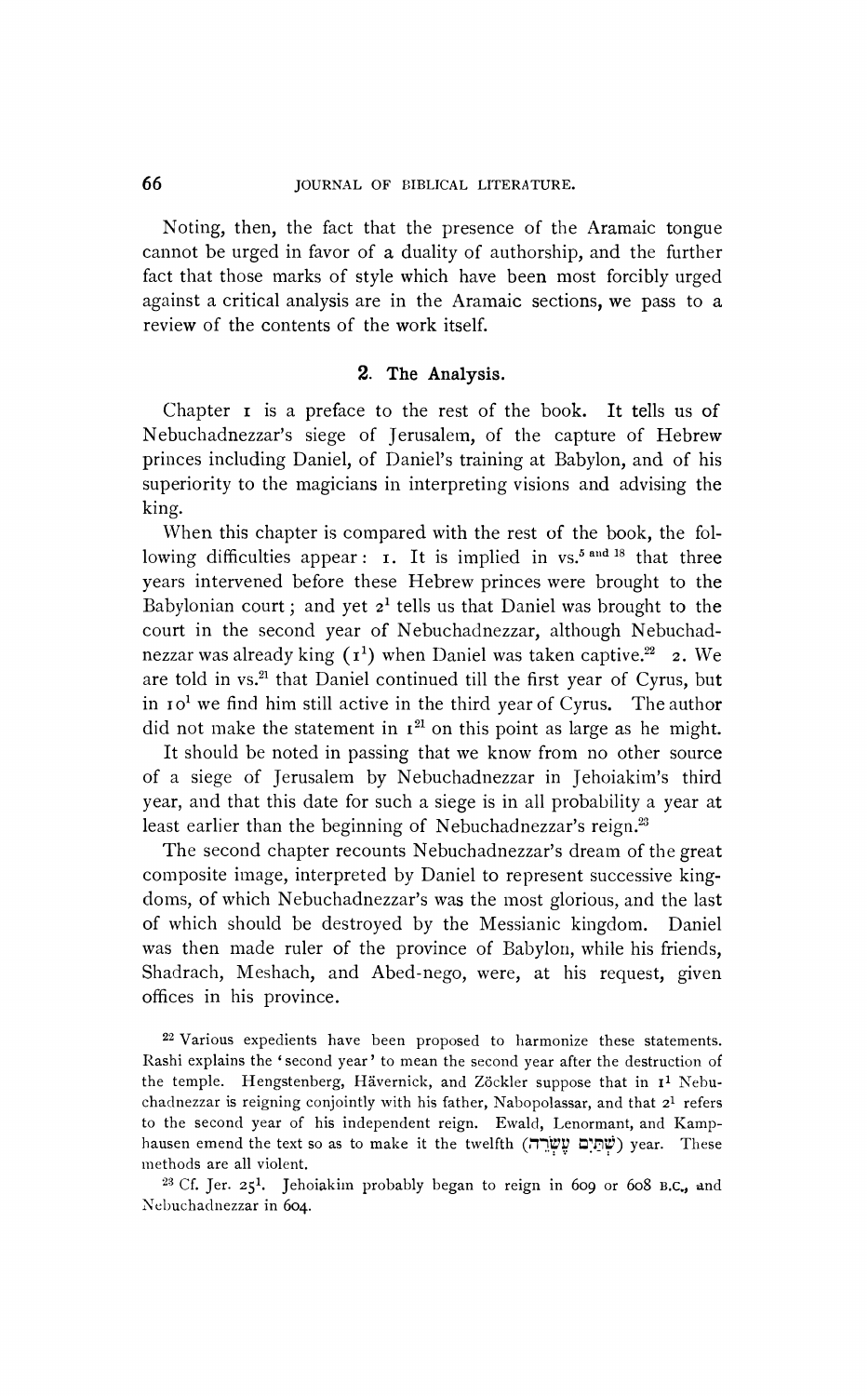**As to the exegesis of this chapter, it plainly represents the history of the successive empires down to the Ptolemaic and Seleucid kingdoms. It then represents the conquest of these kingdoms by the Jewish people, symbolized under the figure of the stone cut out of the mountain. It is expected by the author that the Jewish kingdom will subjugate the world.** 

**It must be admitted that, although the exegesis of the chapter leads us to the Greek period, it does not clearly indicate the time of Antiochus Epiphanes. There is nothing in it inconsistent with that reign, and it is difficult to think of any other which would form so probable a background for it; but the picture is indicated with such a dim outline that if this chapter stood alone we could not insist**  upon the Maccabæan date. One is tempted to think that this chap**ter formed an independent narrative, written when the lines of battle were just beginning to be drawn between Antiochus and the Jews, and before the issue became so sharply defined. This would account for the more general character of the vision.** 

**As to the form of the chapter, it should be observed that it is not, strictly speaking, correct to contrast this with ch. 7-12, and count this as narrative and those as apocalyptic in form; for this chapter contains an apocalyptic vision, and the whole point of the chapter centres in the Apocalypse.24 This fact weakens considerably the force of the contrast which has often been made between the first and the second half of Daniel.** 

**It should be noted that in vs.17 the friends of Daniel are called Hananiah, Mishael, and Azariah, while in vs.49 they are Shadrach, Meshach, and Abed-nego. Could it be shown that ch. 2 and 3 were originally separate and independent compositions, to which ch. i had been prefixed after their union, the explanation of this fact would then be that Hananiah, Mishael, and Azariah were the names of Daniel's companions known to the author of ch. 2, and that vs.49 is an editorial device to harmonize it with ch. 3, a device which was**  anticipated in his preface  $(I^{6.7})$ . This leads us, however, to some **other considerations to be taken up in connection with ch 3.** 

The third chapter (Aram. vs.<sup>1-30</sup>) narrates how Shadrach, Meshach, **and Abed-nego were cast alive into a furnace of burning fire for refusing to worship the great image set up by Nebuchadnezzar. Their miraculous deliverance was followed by a decree that no one should speak against their God, and they were promoted in the province of Babylon.** 

**24 Cf. Bevan in loco.**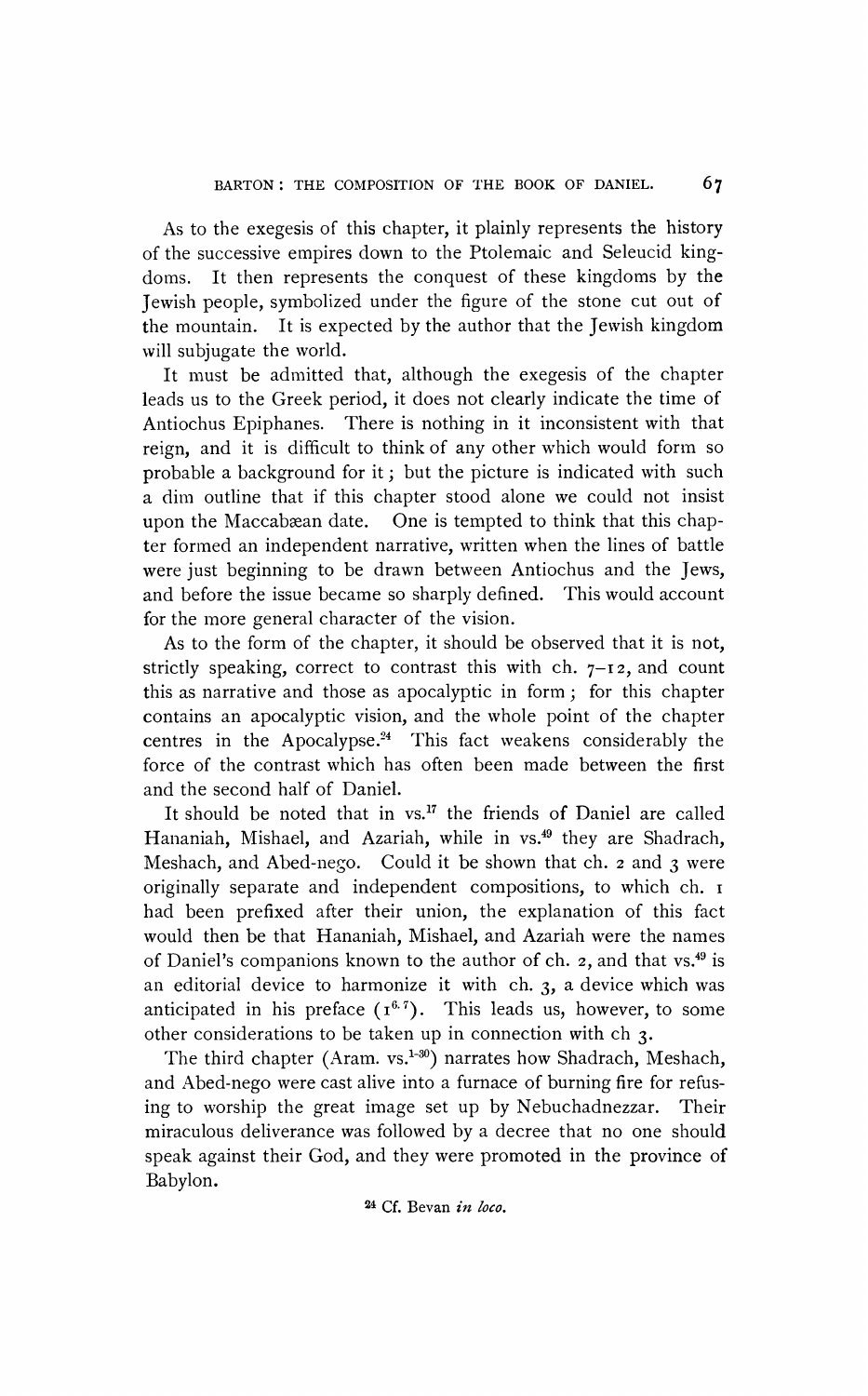**The first thing which impresses one here is the absence of Daniel.**  Why does he not share the fidelity and fortunes of his brethren? **a book devoted to his life and exploits it seems strange indeed that he should be excluded from one of the principal episodes. Bevan (pp. 78, 79) explains the discrepancy as follows: "The reason seems to be that he [Daniel] could not be introduced without marring the effect. To represent him as being cast with his friends into the furnace would have involved too gross and startling an inconsistency, after the scene of ch. 2. On the other hand, if Daniel had intervened to save his friends, there would have been no opportunity for the display of divine power, preserving them unhurt amidst the flames of the furnace. On these grounds the non-mention of Daniel is perfectly natural."** 

**But are these reasons satisfactory? Does not the whole history of Oriental monarchy teach us that nothing is more natural than for a monarch's favorites of one day to be in danger of their lives the next ? Has Bevan forgotten Haroun ar-Rashid and the Barmecides, not to mention many others? Under the circumstances it seems a much more " gross and startling inconsistency" that Daniel should seem to conform to heathen worship, than that an Oriental despot should be fickle.** 

**This chapter is distinguished from the rest of the book by this unaccountable absence of Daniel. A closer study of the chapter**  reveals a polemic against idol worship complete in itself—the royal **threat, its execution, the divine interposition, and the vindication of Israel's God, form a well-rounded whole. There can be little doubt that it originated in the year I68 B.C., when Antiochus was making the effort to force the Jews to worship idols.25** 

**One is strongly tempted to believe that this little story originated independently of the Daniel stories, and formed part of a somewhat different cycle of tradition.** 

**The evidence of the language of the chapter on this point, though not actually opposed, is, it must be confessed, not distinctly in favor of the view just expressed. All the Greek words which occur in**  Daniel – κίθαρις, ψαλτήριον, and συμφωνία – occur in ch. 3 and nowhere else. Of the sixteen<sup>26</sup> Persian words in Daniel, seven, or nearly one-half, occur in ch.  $3-$ a far larger proportion than any other **chapter can claim - while three of these - a' =, 11nD and +b'1 <sup>27</sup>**

**<sup>25</sup> Cf. I MIacc. I41-50.** 

<sup>&</sup>lt;sup>26</sup> Driver, *Introduction*, p. 469 n., considers fifteen Persian words as certain.

**<sup>27</sup> Driver, ibidr., regards [p'D as most likely Persian, but as uncertain. I have**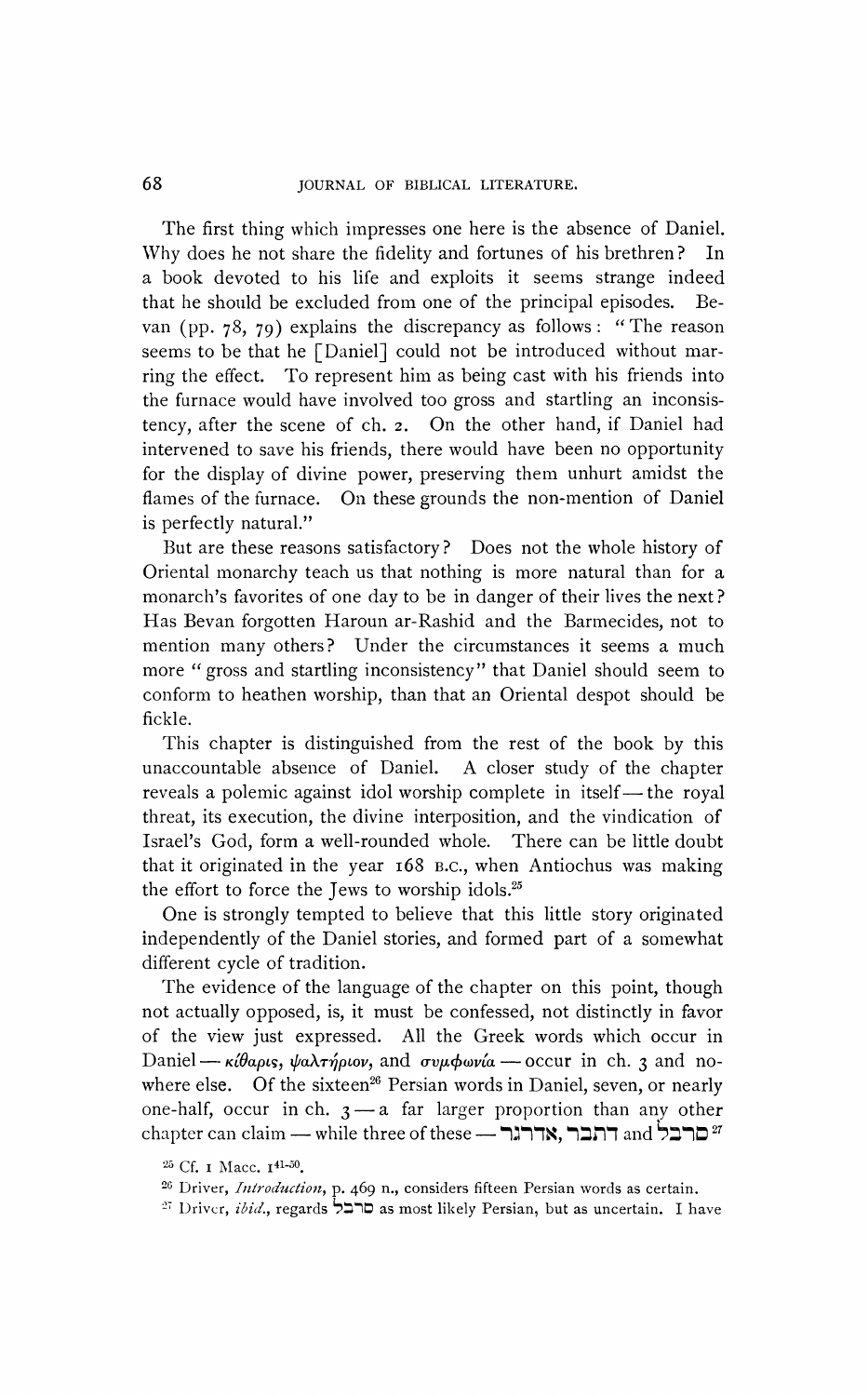**are found nowhere else in Daniel. These facts would seem at first sight to support the theory of separate authorship, but some abate**ments have to be made for the fact that they are  $\tilde{a}\pi a\xi \lambda \epsilon \gamma \delta \mu \epsilon \nu a$ **(and it may be only chance that they are not used elsewhere), and for the further fact that we are dealing not with the original but with a translation.** 

**Another fact, however, which seems to tell squarely against our theory must be noted. The phrase "people, nations, and tongues," as was pointed out above, occurs thrice in this narrative and is found four times outside of it. A mark of style like this would seem to point to one author for the sections in which it occurs. These conflicting indications leave our judgment of ch. 3 in suspense.** 

The fourth chapter (Aram.  $3^{31} - 4^{34}$ ) contains Nebuchadnezzar's **dream of the tree cut down by divine decree, and Daniel's interpretation of the dream.28 As to literary form, the chapter professes to be a proclamation of Nebuchadnezzar; but the author forgets himself once (vs.25-30, English 2-33) and lapses into the third person.** 

**This chapter, though an episode tolerably complete in itself, bears the stamp of the same literary mint as ch. 2. The general features of the account are the same. It is a narrative containing an apocalypse. Nebuchadnezzar, as in ch. 2, had a dream. As in ch. 2, he appeals in vain to the magicians and soothsayers for an interpretation. As in ch. 2, the interpretation is finally accomplished by Daniel. It is true that the king calls upon the magicians first, in a way rather surprising after Daniel's brilliant exploit in ch. 2, but that may be only the author's way of keeping before the mind of the reader the superiority of Israel's God to all forms of witchcraft. This chapter differs from ch. 2 in containing no Messianic conception: it simply tells how a foreign king was taught the supremacy of the God of Israel. The utter powerlessness of the mightiest monarch in the presence of the Almighty is here so pictured as to inspire the struggling Israelitish patriots with hope and confidence. History might repeat itself and another king be similarly humbled.** 

**The chapter is entirely consonant with the times of Antiochus Epiphanes. The general literary conception and execution link it in authorship to ch. 2.** 

included it. There is one other which he considers as possibly Persian ( $\mathbb{Z}$ ג), **but it may have arisen from dittography.** 

**<sup>28</sup>For a tradition concerning Nebuchadnezzar, which, as Bevan (in loco 87, 88) observes, has probably some points in common with our chapter, see Euse**bius, Praep. Evang. ix. 41 (Abydenus).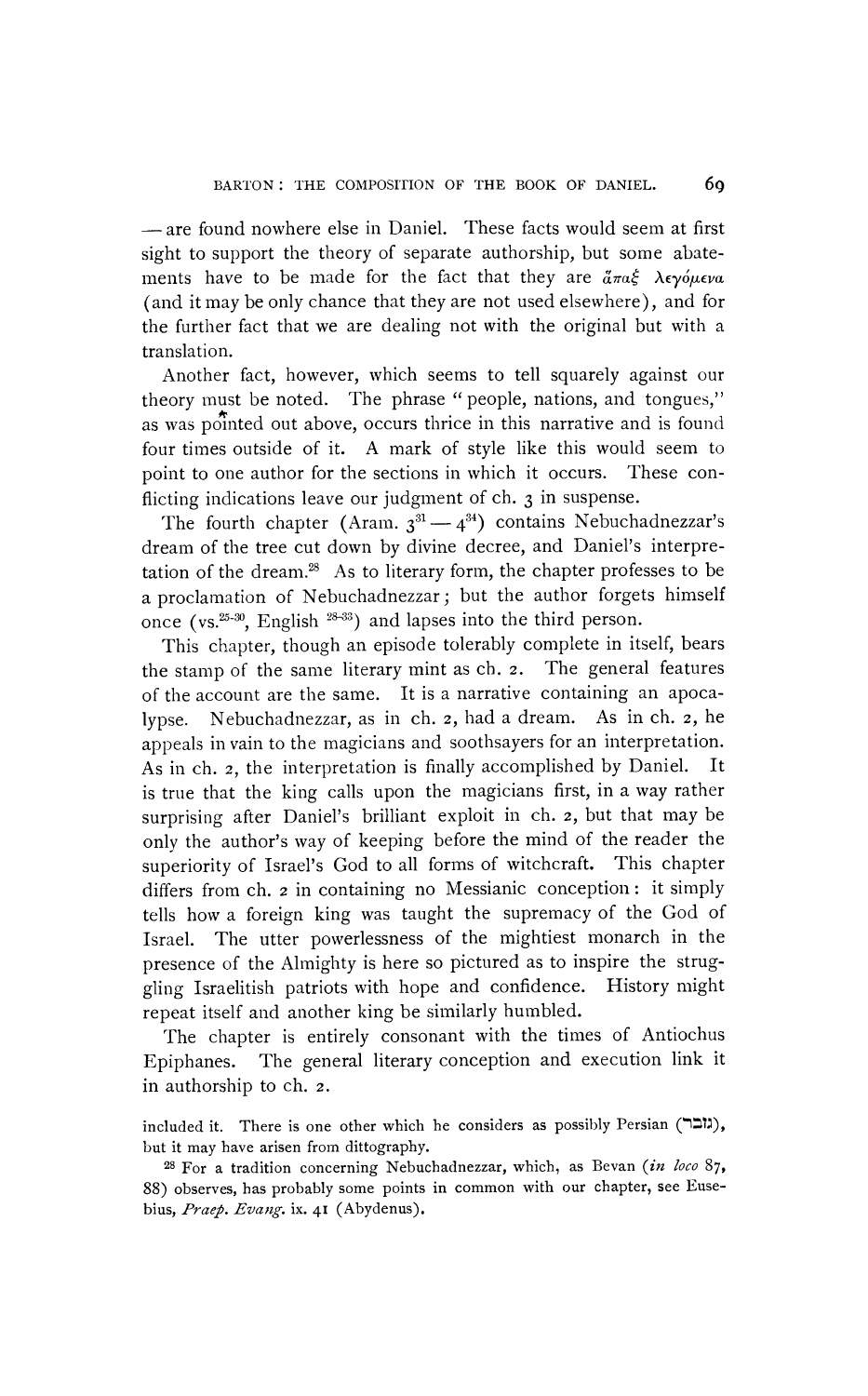**The fifth chapter describes Belshazzar's feast; the hand-writing on the wall, which has been held to consist simply of five Babylonian words,29 Daniel's interpretation, and the destruction of Belshazzar's kingdom.** 

**This chapter presupposes ch. 4, as vs. 7-2I contain an extended reference to that narrative. It is in a general way a story of the same pattern as ch. 2 and 4: a king is in distress for lack of an interpretation of an ominous sign, the wise men of his kingdom fail him, Daniel gives him the longed-for interpretation, and as in ch. 4 the interpretation is fulfilled.** 

**The peculiar phrases noted above and the facts just pointed out identify the chapter with the writings of the author of ch. 2 and 4. Chapter 2 was, we may suppose, written when the onslaught of Antiochus was first made; ch. 4, when some lull in the contest gave Israel hope that the heart of the persecutor might be humbled; ch. 5, when the contest was renewed again, and it was evidently a fight to the death.** 

**Chapter 6 transports us to the reign of Darius the Mede, and recounts the well-known story of Daniel and the lions' den. This chapter presents some striking differences from ch. 2, 4, and 5. Though a new king is introduced, Daniel is not, as in previous chapters, formally presented to him ; it is simply taken for granted that Ianiel is trusted by him. There is lacking, too, the general literary method of ch. 2, 4, and 5. There is no dream or puzzle to interpret, by which the superiority of the God of Israel may be demonstrated. It is a plain, straightforward narrative, containing no apocalypse. With one exception the characteristic phrases of those chapters are lacking.30 Daniel is not called Belteshazzar, and the chapter is designed to encourage the persecuted to endurance, rather than to predict as in 2, 4, and 5 the overthrow of the persecutor. The setting of the story is Median, and not as in those chapters Babylonian. There is reason to guess that the author ot those chapters was not the author of this.** 

**29 Cf. Clermont-Ganneau in Journal Asiatique, Serie VIII. i. 36 ff.; also Hebraica iii. 87-IO2; Noldeke in Zeitschzrif fiir Assyriologie i. 414ff.; Haupt in Johns Hopkins University Circular, July, 1887, p. I04; Hoffmann in Zeitschrift fiir Assyriologie ii. 45-48; and Prince, PA OS. I892, p. clxxxii. ff. For opposing views cf. Behrmann, Das Buch Daniel, 36, 37, and Peters in this JOURNAL, xv. II4 ff.** 

**<sup>30</sup>This exception is the phrase "peoples, nations, and tongues " (626). The**  LXX reads τοίs έθνεσι και γλώσσαιs και χώραιs. This variation from the Aramaic **at this point indicates the presence of some uncertainty as to the reading, and leads me to suspect that the words " nations and tongues " are a gloss.**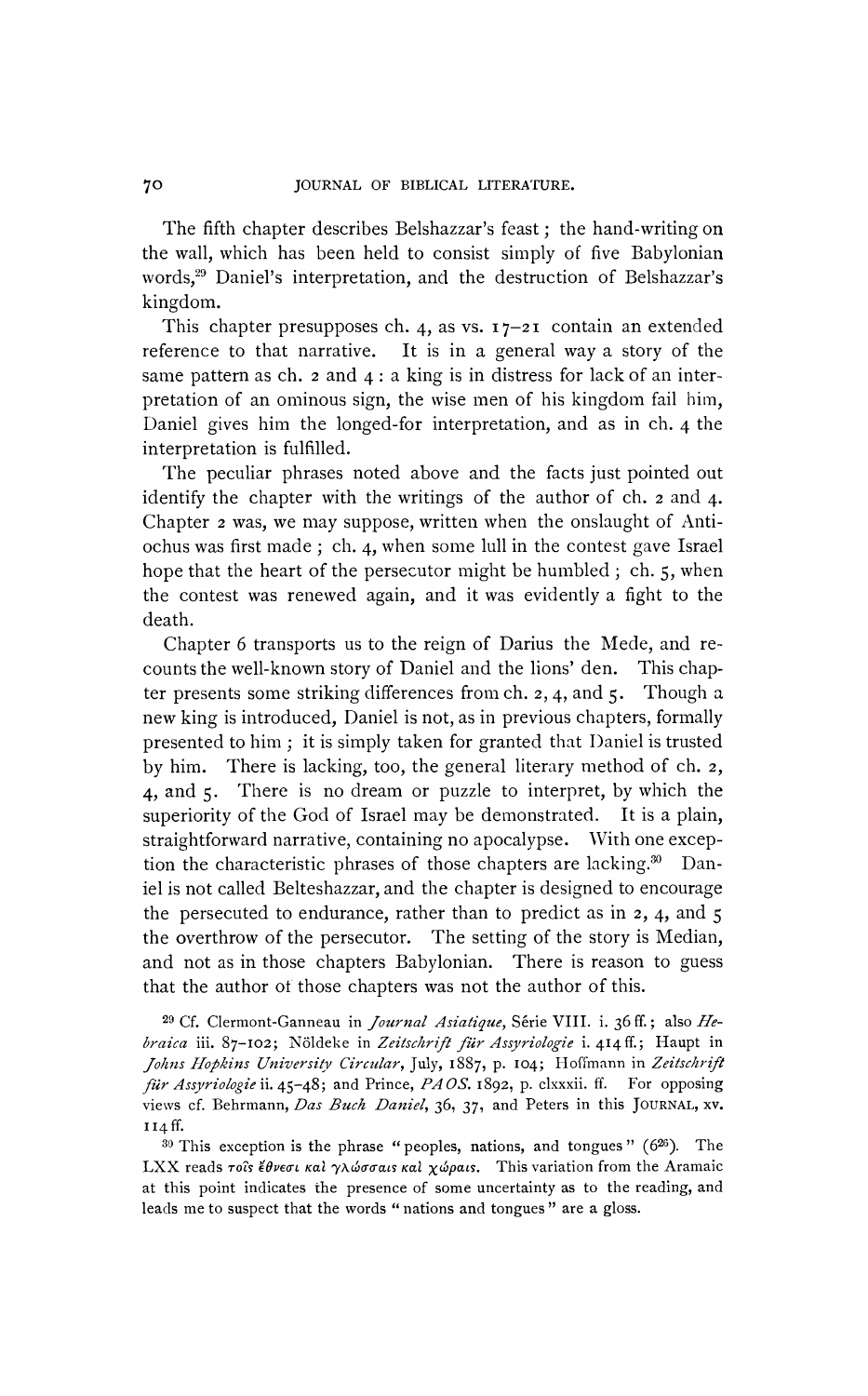Chapter 6 has, however, some features in common with ch. 3<sup>1-29</sup>. **In that chapter Israelites are cast into a fiery furnace for refusing to worship an idol: here an Israelite is cast into a den of lions for pray**ing to God and not to a king. If we connect  $2^{48}$  with  $3^{1-29}$ , the paral**lelism becomes still more striking. Daniel is there ruler of a province over three deputy-rulers; here, the ruler of an empire, like Joseph, next to the king in power, under whom are three presidents, who are in turn over numerous satraps.3' In both strict adherence to the Jewish religion brings the heroes of the story into mortal danger from which they are miraculously delivered. The purpose of the two narratives is the same, to encourage resistance to idol worship.** 

**The two chapters manifest also some striking differences. In ch. 3 the negative virtue of abstinence from idolatry is commended; in ch. 6 the positive virtue of the maintenance of the Jewish religion, and especially of private prayer, is encouraged. In the former it is hinted that Antiochus is alone responsible for Israel's sufferings; in the latter it is hinted that it is the fault of crafty advisers. In ch. 3 the setting is Babylonian, and the conduct of Nebuchadnezzar is in the main consistent with actual life; in ch. 6 the setting is Median (a mistake for Persian), and the picture of Darius helplessly coerced by his nobles one day and royally executing them the next may indeed find its parallels in the history of weak Oriental despots, but savors rather of the work of an author untouched by the ways of courts.** 

**I regard the two chapters, therefore, as independent parallel traditions, rather than as connected stories. The same germ is found**  in both — the story of mortal danger induced by the interdiction of **Israel's religion, from which deliverance is effected by miracle. This germ developed differently in the different traditions until, when it assumed literary form under the impetus of the persecution of Antiochus, in one centre it was connected with Nebuchadnezzar and a fiery furnace, with Shadrach, Meshach, and Abed-nego for heroes ;32 and in another centre in the hands of a different writer it was connected with Darius the Mede and a lions' den, with Daniel as the hero. That such freedom in moulding the details of a tradition was** 

**31 We saw above that 248 might with plausibility be regarded as an editorial note linking ch. 2 to a narrative of different authorship. Is it too much to suppose that the parallelism to ch. 6 which such editorial note created escaped the editor? May the form of his note not have been suggested to him by ch. 6?** 

**32 Dr. Peters (JOURNAL, xv. IO9 ff.) suggests that we have here a legendary account of Nebuchadnezzar's treatment of Ahab and Zedekiah (Jer. 2922), or some of their compeers. Bevan anticipated him in this. See Bevan, op. cit. p. 78.**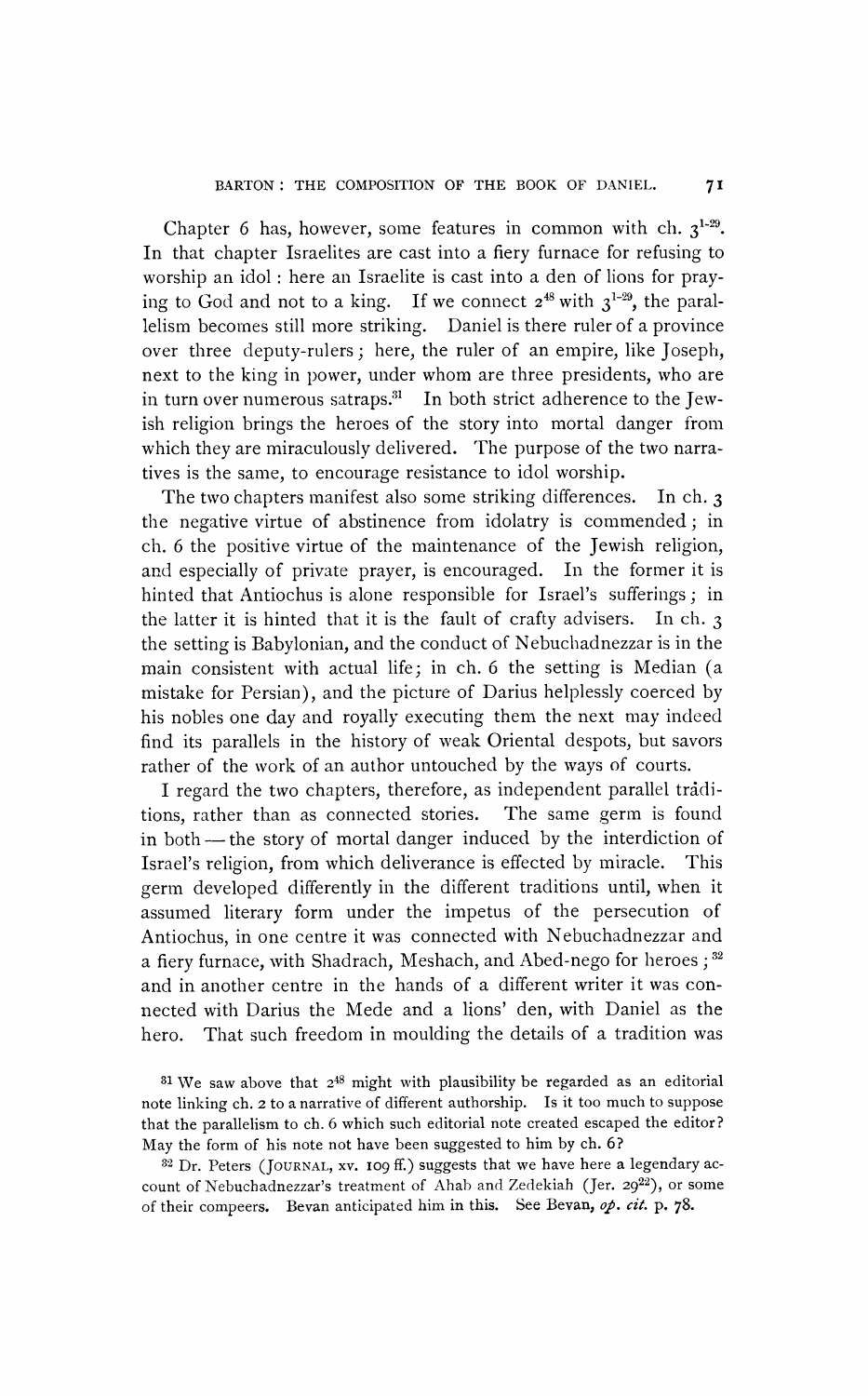**possible may be inferred from the fact that in the story of " Bel and the Dragon" appended to Daniel in the LXX, the episode of the lions' den is transferred to the reign of Cyrus and made an important circumstance in quite a different series of events. This freedom was probably exercised after the form of the story in ch. 6 was well known.** 

**Viewed in the light of the above observations, ch. 6 has no necessary literary connection with the preceding material except through the clause "And Darius the Mede received the kingdom," etc., which might well be regarded as an editorial note.** 

**The seventh chapter takes us back to the reign of Belshazzar and recounts a dream of Daniel. It differs from the preceding portions of the book in that after the first verse Daniel speaks in the first person, as he does in the subsequent chapters. This is a literary difference which has proven to previous critics from Spinoza down an**  It is really a surface difference. **our guides to authorship, we must look to the deeper elements of conception and kind of material employed.** 

**The chapter makes Daniel tell us of a dream in which he sees beasts of composite character,33 the last of which ravages the world till the " Ancient of Days " sits in judgment and the beast is slain.** 

In the heavens appears the form of a man<sup>34</sup> to whom the kingdom **of the world is given. It is explained to Daniel that the beasts represent kingdoms, and the horns kings, that a certain horn is to**  prevail for  $3\frac{1}{2}$  times, — generally interpreted as years, — that God **would then intervene and give the kingdom to his saints.** 

**Recent commentators agree that the fourth beast is the Greek empire, that the ten horns are ten Syrian kings, and that the little horn is Antiochus.** 

**Chapter 7, like ch. 2, 4, and 5, takes us to a Babylonian environment, and as in ch. 2 and 4 employs the device of an apocalyptic dream. Again, like those chapters, it represents through weird imagery the unfolding of future events. Gunkel has shown that this imagery is based on such material as is found in the Babylonian Cosmogonic Epic.35 The idea underlying this chapter and ch. <sup>2</sup>**

**<sup>33</sup> Compare the composite creatures in the Babylonian Creation Epic, Col.**  i. 119-124. See Delitzsch's Weltschöpfungsepos, or Zimmern's Beilagen to Gunkel's Schöpfung und Chaos, pp. 403, 404.

**<sup>34</sup> Cf. Wellhausen's Israelitische undjiidische Geschichte, p. 312 n., and Bevan, op. cit. p. 18.** 

<sup>&</sup>lt;sup>35</sup> Schöpfung und Chaos in Urzeit und Endzeit, Göttingen, 1895, pp. 235-398.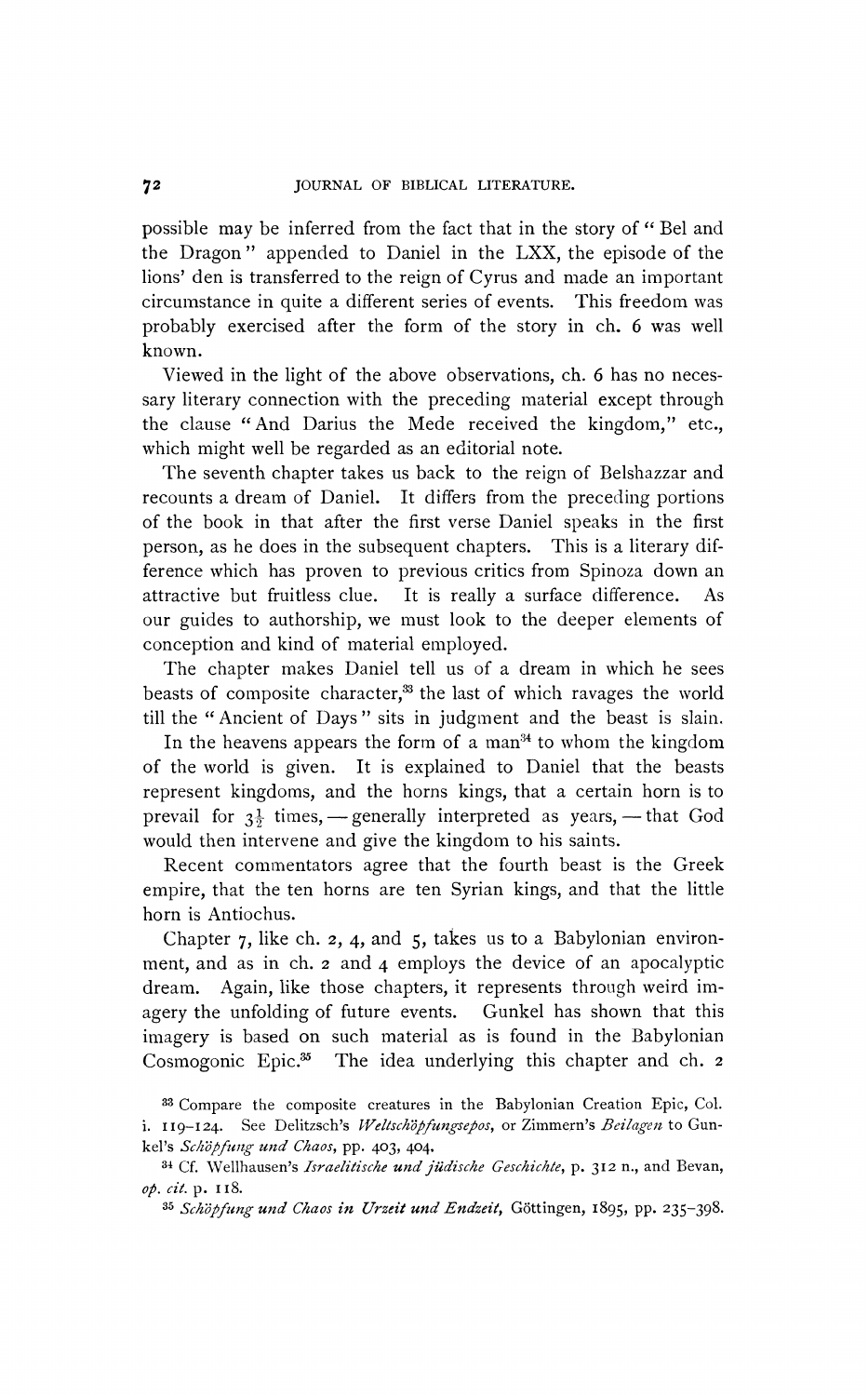**is the same. In both we read of four world empires, in both the fourth empire is dwelt upon at much greater length than the first three, in both the fourth empire is overcome by divine interposition in order that an everlasting kingdom may be set up. The two chapters differ in that ch. 2 dwells on the divisions of the last empire, while ch. 7 does not; in ch. 2 the four empires represented by the image are all destroyed, while in ch. 7 three of them are permitted to live on though deprived of their dominion. These differences are, however, easily accounted for by the differences of the traditional imagery employed in the two chapters. The author no doubt applied the imagery to such features of the history known to him as appeared to be analogous to the symbols in hand.** 

**The similarities already mentioned would lead us to believe that it is the work of the same hand which produced ch. 2, 4, and 5.** 

**Chapter 8 contains Daniel's vision of the ram who is overcome by the he-goat with the notable horn between his eyes. The time of the vision is the reign of Belshazzar, and the place the river Ulai in Susa. It is explained to Daniel by Gabriel that this vision means that the Medo-Persian empire is to be overcome by Alexander, that his empire is to break up into four, that from one of these a king is to come forth who will overthrow the worship of several gods, that he will endeavor to overthrow the worship of the supreme God Yahwe, and will cause His burnt offering to cease and profane His sanctuary.36** 

**The explanation of the 2300 evenings and mornings (vs.14) is not so clear. Commentators seem to be pretty well agreed that they are equal to 1150 days.37 The most probable explanation of this is that**  it is the author's estimate of  $3\frac{1}{2}$  times. Cornill has shown that on **the basis of the calendar then in use among the Jews 1150 days falls**  short of  $3\frac{1}{2}$  of the shortest years by more than a hundred days;<sup>38</sup> **but the author may have regarded the half as meaning simply a fraction of a year.** 

**Interesting in connection with the Babylonian material is the word 'p,' war,' like**  the Bab.-Assyr. karâbu. It occurs nowhere else in Biblical Aramaic, though **found a number of times in Hebrew (once in 2 Sam. I711 [J] and several times in exilic and post-exilic passages) and in the Targums.** 

**<sup>36</sup>So Professor Moore in this JOURNAL, xv. 193 ff. It is a view which commends itself.** 

עַר עִרֵב בֹּקֵר אַלְפֵּיִם It reads עד ערֵב בֹּקֵר אַלְפַּיִם It reads **Inixt: Interpose** *INX, however, understood 2300 days: "Ews εσπέραs και πρωί*  $\dot{\eta}$ μέραι δισχίλιαι και *τριακόσιαι*. The reading of Theodotion is the same.

**38 Die siebzig Jahrzochen Daniels, p. 22.**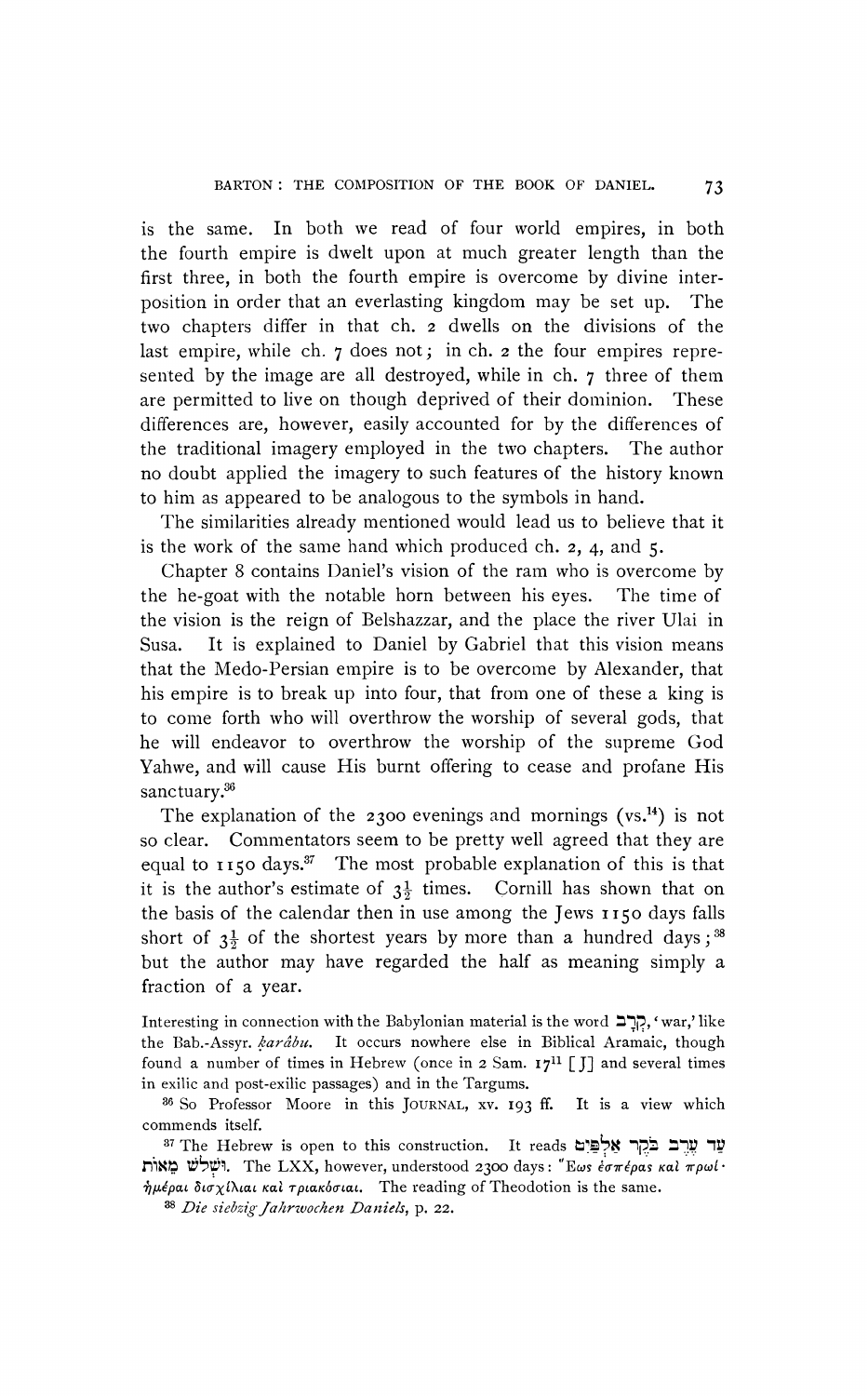**The vision of ch. 8, like those of 2, 4, and 7, is embodied in weird imagery unlike anything in Daniel outside of these chapters. The idea is similar to those chapters, though here the attention is centred upon the Greek kingdom. The Medo-Persian empire is mentioned because Alexander overcomes it. By implication (the scene of the vision is the Babylonian empire) we may, as in ch. 2 and 7, find four empires; as in those chapters, a great persecution arises and a promise of deliverance is given. This chapter differs from those in that there is here a more detailed treatment of the persecutor and his work, but no Messianic representation. It is intimated that the persecutor will be 'broken,' but no hint is given of the instrumentality by which this will be achieved.** 

**The employment of grotesque imagery, the Babylonian setting, and the general correspondences just mentioned indicate that this vision is the work of the author of ch. 2, 4, 5, and 7. It would seem to have been written somewhat later than ch. 7 to give encouragement to the struggling Jews in a little different way, and to give the**  writer's explanation of  $3\frac{1}{2}$  times.

The ninth chapter presents in vs.<sup>1-2</sup> what might well have been **originally the title of an independent work, beginning with a very formal dating in the first year of Darius, the son of Ahasuerus, of the seed of the Medes. The chapter then proceeds to tell us of Daniel's vision, in which Jeremiah's 70 years are interpreted as 70 weeks of years, and the events of the last half week are made known to him in some detail.** 

**Recent commentators are pretty well agreed that this last half week corresponds to the profanation of the temple by Antiochus. This would make I68 B.C. the middle of the last week. But if we count from the destruction of Jerusalem in 586 B.c., the intervening**  period is but  $418\frac{1}{2}$  years, and not  $486\frac{1}{2}$ , as the author evidently sup**posed. Graf, Noldeke, Schiirer, Cornill, and Bevan are of the opinion that the author, who lived among a people very imperfectly acquainted with chronology, especially of times long passed, followed**  an incorrect computation. Schürer<sup>39</sup> points out that even Josephus **may be caught tripping in a similar way. Such an explanation seems altogether probable. The correspondence of the half week with the 3- times is too striking to lead us to suppose that the chapter originated in any other crisis than that which called forth ch. 7.** 

**<sup>39</sup>History of the Jewish People in the Time of Jesus Christ, Div. ii. Vol. iii. PP. 53, 54.**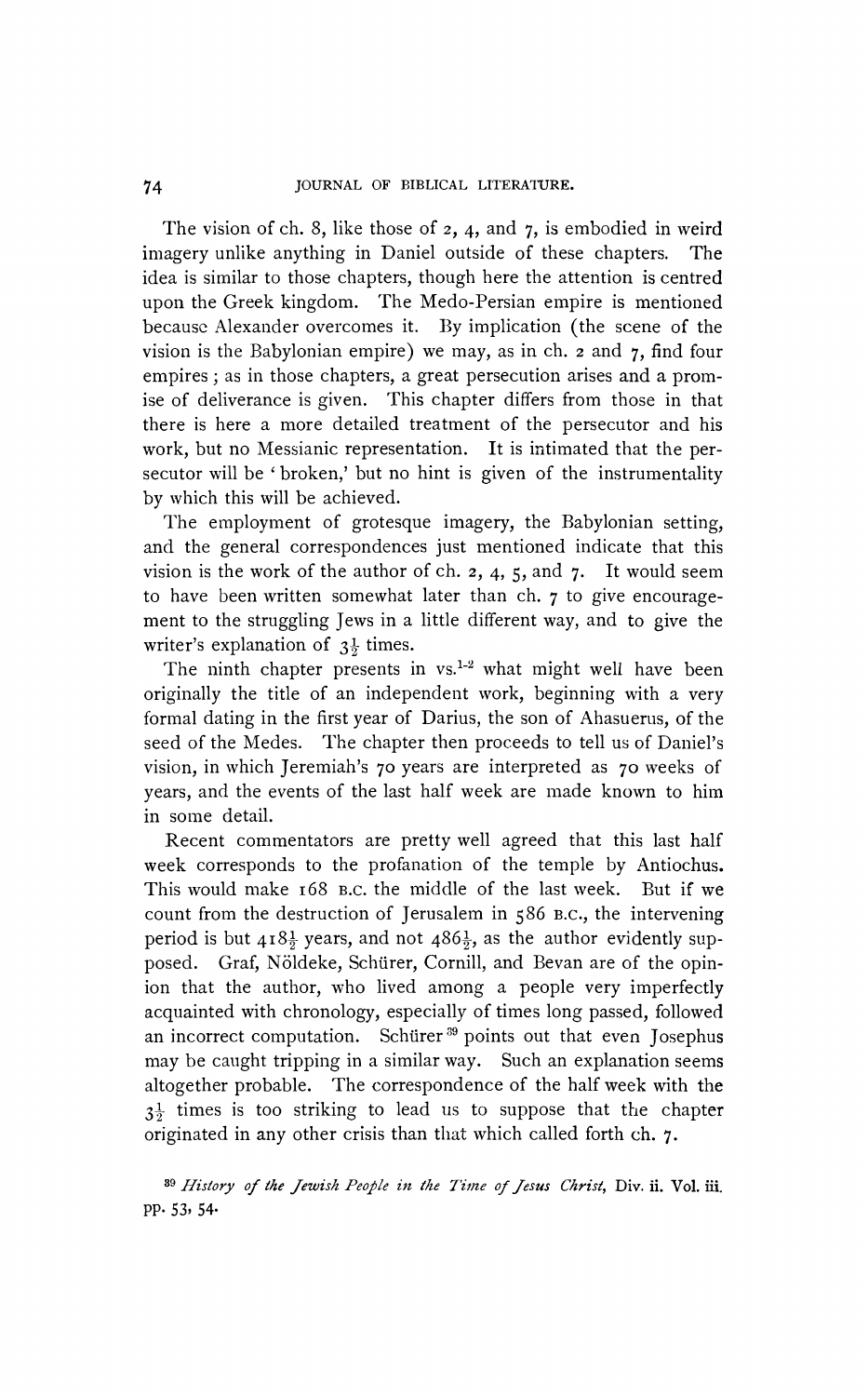**It should be noted that this chapter, like ch. 6, lays especial emphasis on prayer. It is not so much a vision as an answer to prayer. These chapters agree in dating their events in the reign of Darius the Mede, and in laying an emphasis on prayer unique in the book of Daniel. Chapter io represents Daniel as fasting and mourning; these chapters picture him as faithful in prayer, ch. 9 giving his prayer in detail.** 

**This ninth chapter, too, is dependent upon other parts of the Old Testament in a way without parallel elsewhere in Daniel. We have already noted the fact that the kernel of the chapter is taken from Jeremiah; we have now to note the dependence of the prayer in vs.4-19 on Nehemiah I5f' and 9lf'. Von Gall40 goes so far as to regard these verses alone, out of all the book, as a later insertion, like Azarias's prayer and the song of the three children in ch. 3 of the Greek version of Daniel. That is, however, not necessary. It is enough to suppose that such prayers as those of Nehemiah were the natural**  model for an author so steeped in the Scriptures as this one.<sup>41</sup>

**Critics who argue for the unity of Daniel remark on the author's**  tendency to heap up synonyms,<sup>42</sup> examples of which occur in the **enumeration of musical instruments in ch. 3, and in such phrases as "peoples, nations, and tongues" already referred to. This prayer in ch. 9 might at first sight seem to be an excellent example of the same tendency; but a closer examination reveals the fact that it makes no more use of synonymous expressions than the parallel passages in Nehemiah on which it is modelled, and the likeness in this respect to the Aramaic sections of the book may be purely accidental. The formal title at the beginning of this chapter, its Median setting, and its unique dependence upon and use of other parts of the Old Testament, lead me to believe that it originally came from**  an author different from the author of any other chapter except  $6^{2-29}$ . **It has in common with that chapter the Median setting, the prominence given to prayer, and marked dependence on other parts of the Old Testament.43 I therefore regard the two chapters as successive pamphlets by the same author. Of the two, ch. 9 was probably issued first, since it has the more formal title. The author when he**  issued 6<sup>2-29</sup> considered Darius sufficiently well known.

**<sup>40</sup>Die Einheitlichkeit des Buches Daniel, Giessen, I895, p. 123 ff.** 

<sup>41</sup> Vs.<sup>4</sup> is dependent on Ex.  $20^6$  and Deut.  $7^9$ . Vs. <sup>12</sup> <sup>13</sup> <sup>14</sup> are also full of refer**ences to the Pentateuchal law.** 

**<sup>42</sup>Cf. Kamphausen's Daniel in Hebrew, p. 30.** 

**<sup>43</sup>Cf. 611 with I Kings 848, and Ps. 5517.**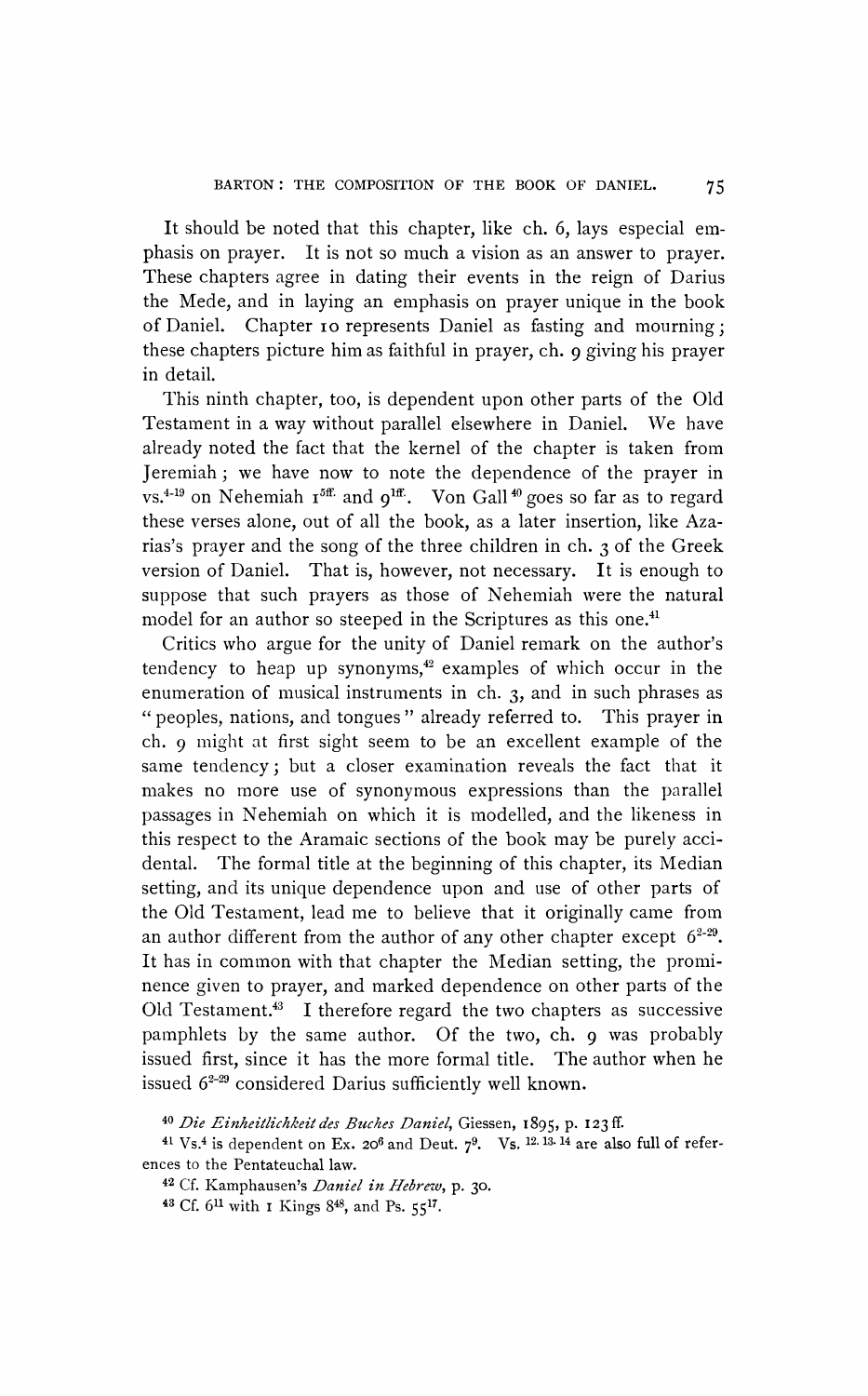**In <sup>921</sup>the words " whom I had seen in the vision at the beginning " I regard as an editor's note to harmonize the mention of Gabriel with 816.** 

**The last three chapters of the book (IO-I24) form a continuous vision. Chapter io is its introduction. Daniel, fasting by the banks of the Tigris in the third year of Cyrus, is visited by a heavenly messenger, who unfolds to him the history of the future. The subsequent history of Persia is passed over in a sentence. The author evidently knew of but four Persian kings, probably those who happen**  to be mentioned in the Old Testament. Egyptian history quite thoroughly, and in ch. **ii** gives this in great detail. Having stated in  $I_1$ <sup>5</sup> the general relations between the two **kingdoms, he describes in vs.6 the relations of Ptolemy Philadelphus and his daughter Bernice with Antiochus Theos; in vs.7-9 the times of Ptolemy Euergetes and Seleucus Callinicus; in vs.'0-19 the reign of Antiochus the Great; in v.20 the reign of Seleucus Philopator the son of Antiochus; in vs.21-24 the rise of Antiochus Epiphanes; in vs.25-28 the war of Epiphanes with Ptolemy Philometor; in vs.2-31 how Antiochus turned his attention to Jerusalem and destroyed the temple;** in  $\text{vs.}^{32-35}$  the sufferings of the Jews; in  $\text{vs.}^{36-39}$  the impiety **of Epiphanes; and in 40-4 the author describes what he expects the tyrant yet to do before the grand consummation of ch. I2. In that chapter (vs.l-4) he tells how Michael shall appear, many dead shall be raised, and the long expected time of blessedness begin. There are two postscripts which will be considered later.** 

**The scene of this apocalypse is laid in the reign of Cyrus, and the idea of angels as guardians of nations is no doubt borrowed from Persian angelology.44 The style of ch. II, which treats of Syro-Egyptian history in such detail, differs from anything else in Daniel.**  It is obscure, difficult, and frequently un-Hebraic. Rabbi Szold<sup>45</sup> **regards it as a poem, but to me both the parallelism and the poetic thought seem to be lacking. I rather suspect that the author's style was here influenced by some historical notes of which he made use, and which were already in a written form, perhaps in some language other than Hebrew. At all events, the author of this apocalypse has a knowledge of the history of the Greek kingdoms unique in the book of Daniel. This with the Persian elements mentioned above leads me to regard him as different from the author** 

**44 Cf. the idea that each nation has its guardian angel, ch. io20- 21 and I21.** 

<sup>45</sup> The Eleventh Chapter of the Book of Daniel, in the Alex. Kohut Memorial **volume.**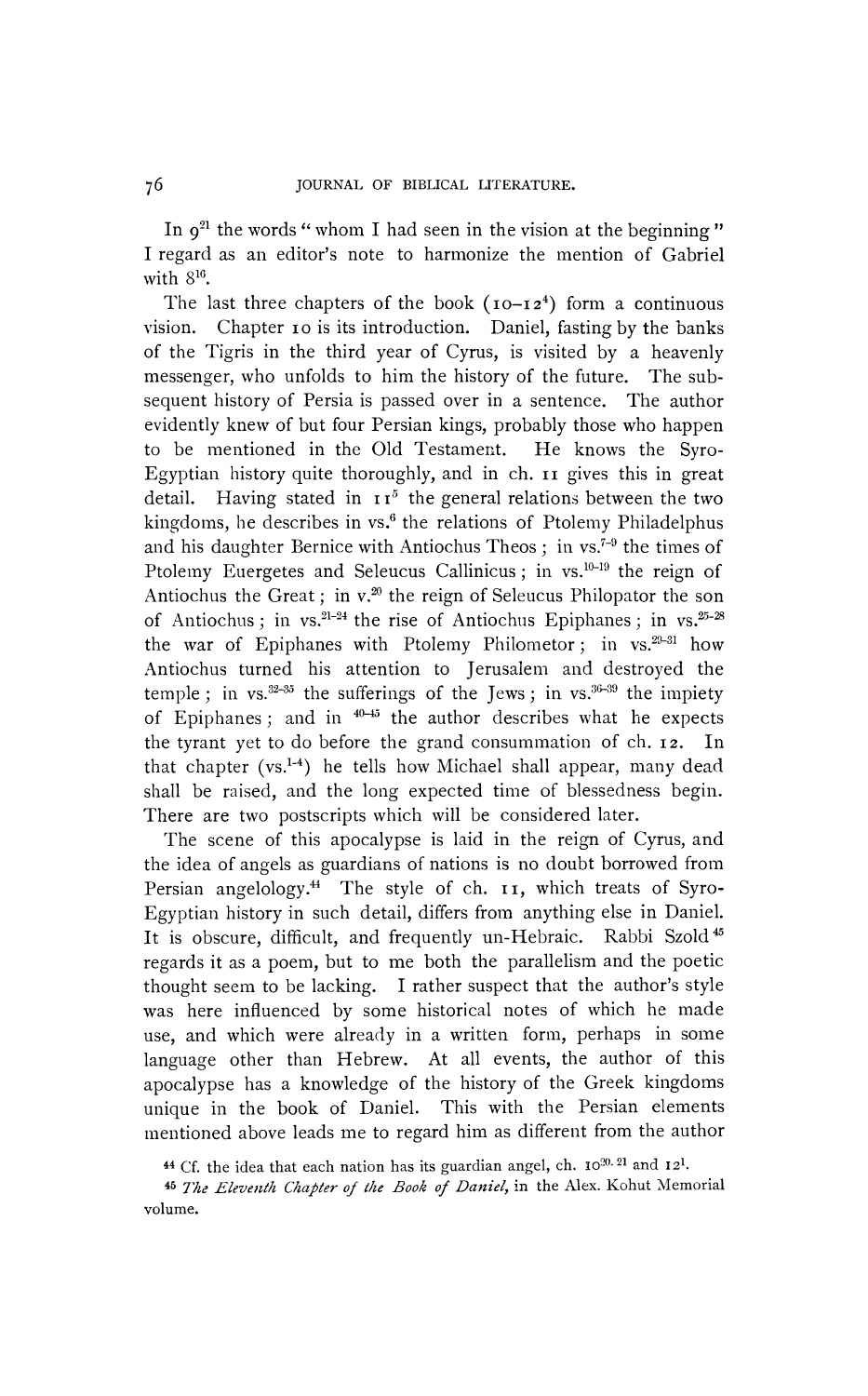of any other section of the book. In ch.  $I I^1$  the LXX is probably **right in reading "Cyrus" instead of "Darius the Mede."46 The angel speaking in the third year of Cyrus refers back to the struggle which he had in Cyrus's first year when the heavenly powers opposed the movement which favored the Jews.** 

An editorial note I find in 10<sup>1</sup> in the words " whose name was called **Belteshazzar." The phrase occurs so often in the Nebuchadnezzar-Belshazzar sections, that even in such hasty editing as the book received, it seems to have struck the editor that it should be inserted here. Another editorial note is to be seen in vs.9 in the words וֹאֲנִי דָיִיתִי בָּנֵי אָרְצָה The sentence probably read יִנְרְדָּם עַל־פַּנַי וּ** The **ארצה 'ופני ארצה' ארצה' (על פני ופני "Re The TEX" tautological. It was no doubt introduced to harmonize with 818.** 

The end of the vision  $(12^4)$  is marked by a command similar to **that at the end of ch. 8, to " shut up the words and seal the book." This, no doubt, originally formed the end of this Cyrus apocalypse.** 

**In vs.5-10.13 a scene is introduced which is borrowed from ch. 7 and 8 and is probably editorial. The device of two figures standing by the river, one of whom asks the other how long it shall be to the**  end of these wonders, is based on ch.  $8^{13-15}$ . The answer,  $3\frac{1}{2}$  times, is based on ch.  $7^{25}$ . Then the statement "the words are shut up **and sealed" is patterned on I24 and 826, and the statement which**  follows  $(vs.10, 13)$  is designed to form a fitting conclusion to the book. **How the book was, in my judgment, compiled, I will endeavor to**  make clear below. These verses  $(5-10.13)$  are, I think, the compiler's **own ending to the book.** 

Gunkel<sup>47</sup> first suggested that **vs.**<sup>11 and 12</sup> are two glosses added by dif**ferent** hands to explain the  $3\frac{1}{2}$  times of **vs.**<sup>7</sup>. This conclusion had

46 The late W. R. Smith conjectured that דְּרְיְ**וָשׁ דַּפְּדִי was a** part of an inde**pendent heading wrongly introduced at this point by a scribe. Bevan follows him. Behrmann omits the verse and the first half of the following one alto**gether. Meinhold reads as I would בִשְׁנֹת אֲחַת לְכוֹרָשׁ. Kamphausen, in **Daniel in Hebrew, defends the Massoretic text on the ground that the "author sharply distinguishes in time between the overthrow of the Chald-ean empire, coincident with the accession of the so-called Mede, Darius, and the favor shown to the Jews some years later, in the permission to return, which was first**  given by Cyrus," - an exegesis which seems exceedingly unnatural. Surely the **time for such opposition as is here spoken of was in the first year of Cyrus, when he was about to publish his decree which gave permission for the return. The opposition to an arbitration treaty, a treaty of annexation, or a tariff bill, is exhibited when the act is in process of formation. Does our author attribute less wisdom to the heavenly powers ?** 

**47 Schoipfung und Chaos, p. 269 n.**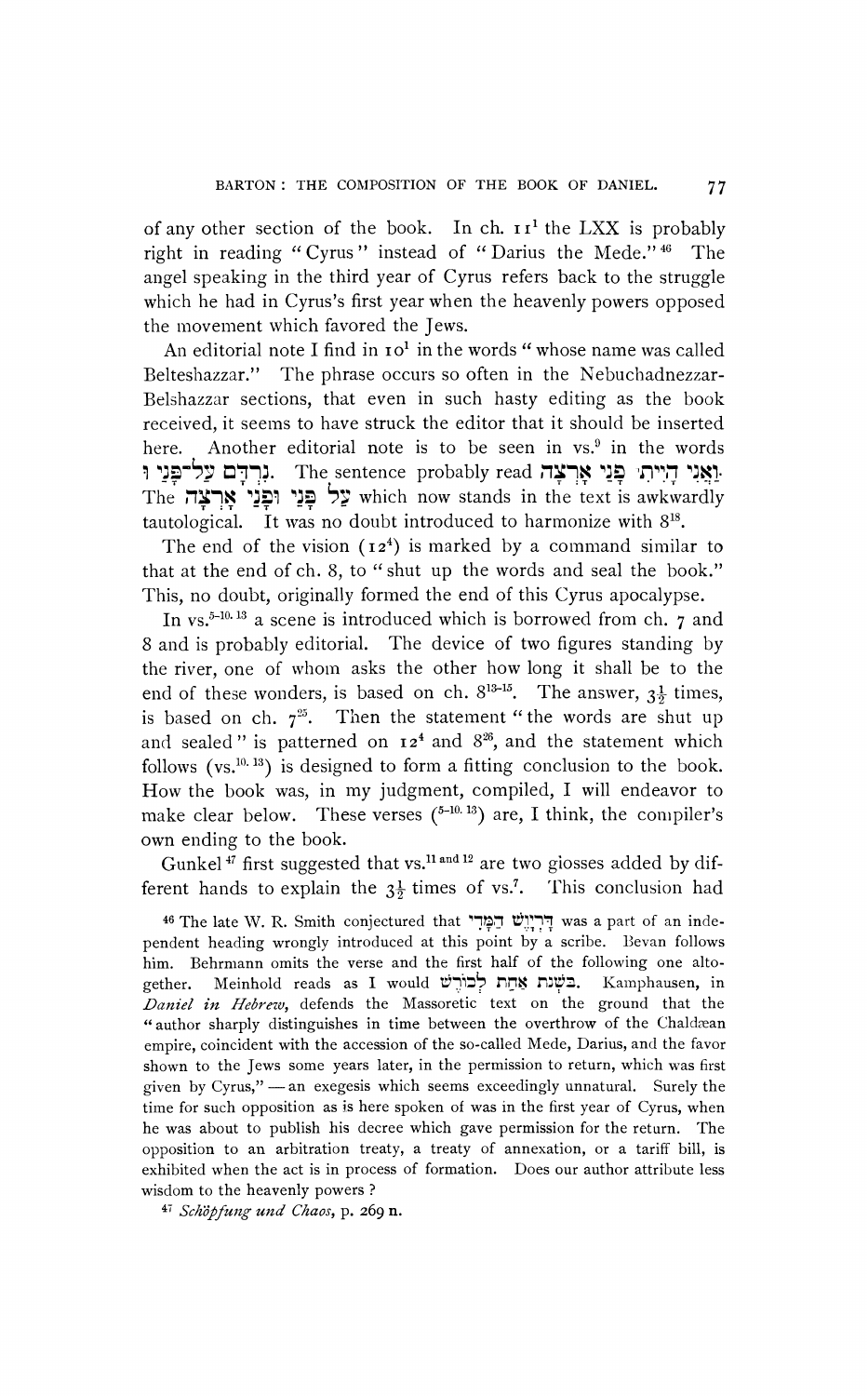**forced itself upon me before I noticed Gunkel's suggestion. The present ending of the book is, therefore, an expansion by these glossators.** 

## **3. The Results.**

**The preceding discussion renders unnecessary the task of explaining why neither the solution of Eichhorn and Meinhold nor that of Bertholdt is satisfactory. They do not meet the conditions which we have observed to exist. Our review of the book reveals nine distinct and complete episodes after the first chapter. Seven of these**  are apocalyptic in their nature, while two  $(2, 6)$  are stories for the times. Chapter  $\bf{r}$  is but an introduction to this series of stories. It times. Chapter **I** is but an introduction to this series of stories. **is clear that such a book can have little unity of plan.** 

**Another fact which impresses even the most cursory reader of Daniel is the historical mixture which appears in it. Nebuchadnezzar, Belshazzar, Darius the Mede, Belshazzar, Darius the Mede, and Cyrus make, when narratives concerning their reigns are placed in this order, as in the book of Daniel, what at first sight seems a historical patchwork, which is exceedingly unnatural in an original writer. Were a "higher critic " guilty of arranging the parts of a book in such an order, many would stoutly deny that it could be the**  The conclusion which naturally suggests itself is that **these separate and complete episodes, concerning so many reigns, were once, as Lagarde suggested, independent pamphlets. Several of them must, as we have seen, be successive efforts of the same author, though they cannot all be from the same pen.** 

**This impression is somewhat strengthened when we reflect that of the important apocalypses known, every one is composite in structure, unless Daniel be an exception. The composite character of Enoch has been recognized since Liicke published his Einleitung in die Offenbarzng Johannes, 2d ed., in 1852, and numerous scholars of**  eminence can be quoted in favor of this view.<sup>48</sup> Kabisch.<sup>49</sup> de Fave.<sup>50</sup> and Charles<sup>51</sup> have made the composite character of Baruch quite clear. As to Fourth Esdras, Kabisch in 1889<sup>52</sup> made out a strong case for its composite character, and now Charles<sup>53</sup> comes to his sup-

> <sup>48</sup> See Charles's *The Book of Enoch*, p. 9 ff. **49jahrbiicherf: Protest. 7heol., 189I, pp. 66-107. 50 Les Apocalypses juives, 1892. <sup>51</sup>The Apocalypse of Baruzch, 1896. 52 Das vierte Buch Ezra, Gottingen, I889. 53 Apoc. of Baruch, p. lxvii.**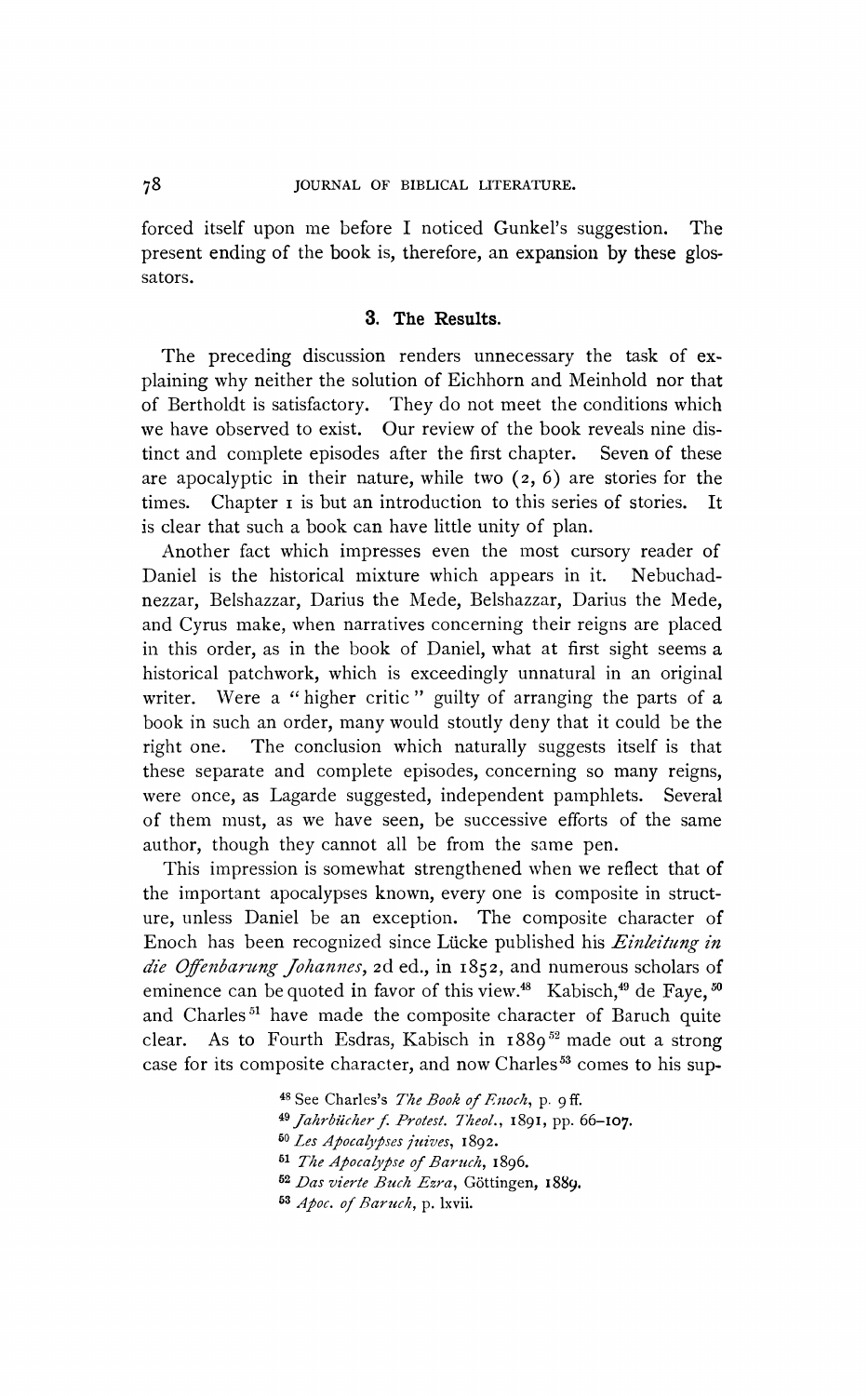**port. When we come to the Apocalypse of John in the New Testament the case is more complicated. Several different schools of criticism have in the past fifteen years come to the fore, and while they differ in many details and contend about many points which are not clearly settled, they have at least demonstrated that the work is composite.54 After two detailed examinations of the subject between which as many years intervened that is the writer's conviction.** 

**If these apocalypses are matters of growth and were not struck off at one time, we return to the book of Daniel with the impression made by the facts already considered somewhat confirmed by the argument from analogy. The analogy, however, is not perfect. It applies only to the fact of composite character.** 

**We must dismiss from our minds at once any expectation that it is possible in Daniel, as in other apocalypses, to find elements which originated in widely separated periods. The summary of the contents given above has made it clear that each episode of the book fits the great crisis through which the Jews were passing during the years 168-165 B.C.** 

**But suppose the material of the book were written within the period of one short crisis, does it follow that there was only one writer who attempted to comfort and strengthen his brethren ? It has been held that these stories were designed to be read one at a time and were made short and pointed so that each one might carry its lesson to the**  hearer without wearying him.<sup>55</sup> But grant this, need we then shut our**selves up to the conclusion that but one individual undertook such a task? There were different companies of refugees from the wrath of Antiochus in different places (i Mac. 240ff), and it is but reasonable to suppose that in more than one place some person arose to comfort and encourage the struggling patriots.** 

**Working on this supposition and applying it to the facts which the review of the book has brought to light, we find in Daniel the work of three and possibly four authors besides an editor. One author conceives of Daniel as living in the reigns of Nebuchadnezzar and Belshazzar. We will call him A. He wrote the pamphlets now embodied in ch. 2, 4, 5, 7, and 8. Possibly, on the ground of style** 

**54 For an account of this criticism, its permanent and probable results, and its unsolved problems, see " The Apocalypse and Recent Criticism " in the American Jozurnal of Theology, October I898.** 

**55 Bevan, op. cit. p. 25. Bevan overworks the point in favor of unity of authorship. If books in these days became known by being read aloud as he claims, why are not all the Old Testament books as disconnected as Daniel?**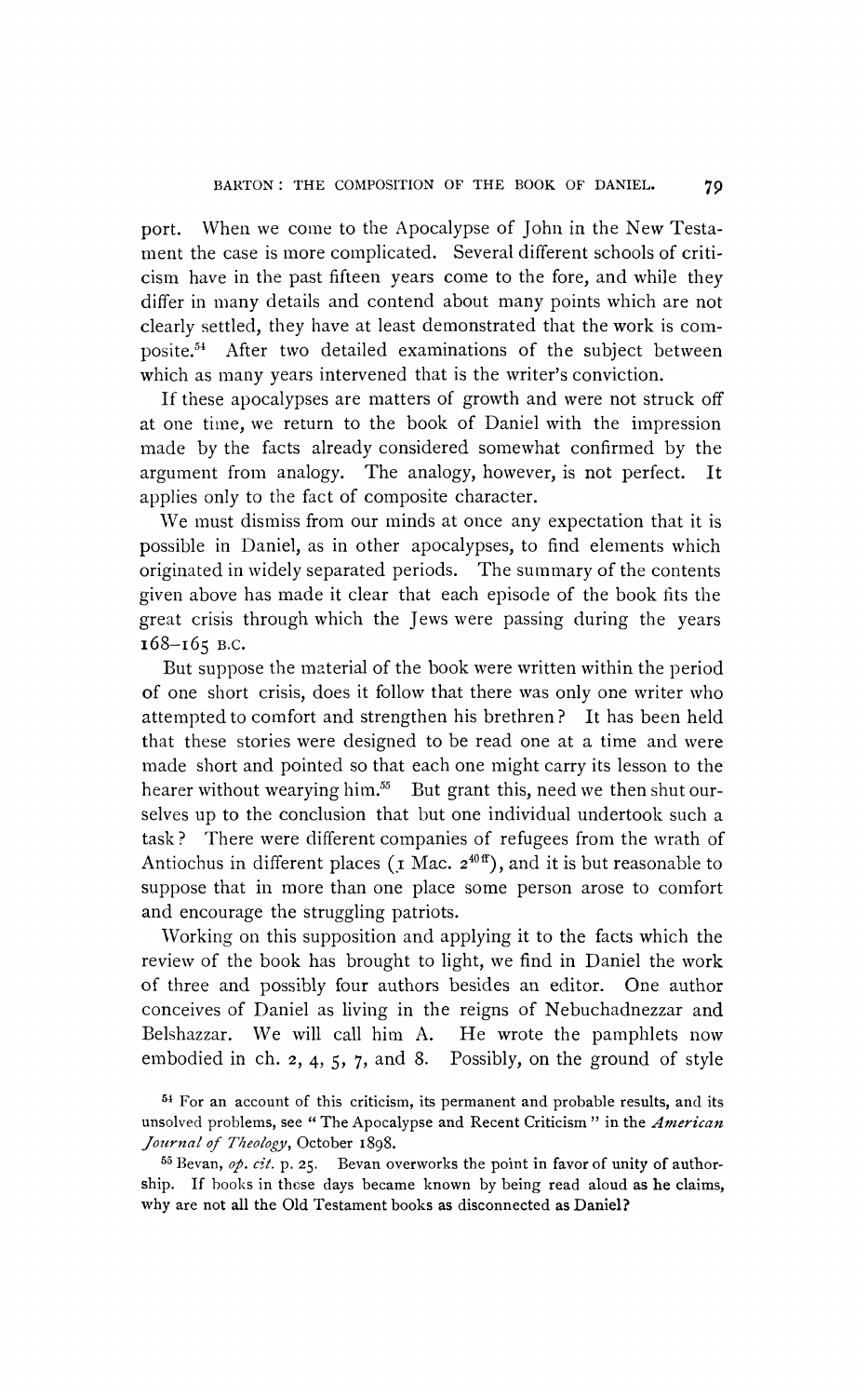**and coloring, ch. 3 should be assigned to him also. Another writer (B) conceives of Daniel as living in the reign of Darius the Mede. He wrote the pamphlets now embodied in ch. 9 and 6. A third (C) conceives of Daniel as living under Cyrus. He produced the apocalypse, Io'-I24. It was noted above that ch. 3, which on grounds of style accords with the writings of A, is in subject matter quite incongruous with his work. Possibly this chapter ought to be assigned to a different writer. Lacking as we do the Hebrew original, the point is difficult to determine. We might provisionally call him A2. These writers produced their different pamphlets contemporaneously or nearly so in different centres for the comfort of their brethren. They were independent of one another, except as they drew from certain general ideas which were in the air, some of which will be noted below. Soon after the struggle was over, or more probably during its later stages, some editor gathered these pamphlets together,**  hastily wrote ch. **r** as a preface,<sup>56</sup> inserted a few editorial notes here and there, and appended  $I_2^{5-10.13}$  as a conclusion. The editor's plan **seems to have been to group together the narratives about his heroes, and then the pamphlets which make Daniel speak in the first person. No doubt he arranged these two parts respectively in what he regarded as the chronological order.** 

**The results here stated may be more clearly indicated in the table on facing page.** 

**A comparison of the work of the different writers whom we have detected tends to strengthen the conviction that the analysis rests upon a basis of fact. A, who conceives of Daniel as living under Babylonian kings, delights in weird imagery, by which he shadows forth impending events. He revels in the interpretation of enigmas. Not only are his narratives connected with Babylonian kings, but he uses Babylonian names and words, such as Belteshazzar (Balat-su** $u$ *sur*), Arioch  $(Eri-Aku)^{57}$ , and MENE, MENE, TEKEL, UPHARSIN (mani manû šiķlu u parst)<sup>58</sup>, and draws, as Gunkel has shown and as we have already noted in part above,<sup>59</sup> from the Babylonian cosmological **material for a considerable portion of his imagery.** 

**<sup>56</sup>The haste of the editor is indicated in many ways. One instance appears in I21. The text of II1 probably read as the LXX does, "the first year of Cyrus," so that the last date in the pamphlets, as the editor arranged them, was Cyrus's first year. Glancing at this hastily, he wrote in I21, "the first year of Cyrus," overlooking the fact that in Iol Daniel was still alive in the third year of Cyrus.** 

**57 Cf. Fried. Delitzsch's "Glossae Babylonicae," in Baer's Libri Danielis Ezrae et Nehemiae.** 

**<sup>58</sup>Cf. supira, note 29. 59 p. 72.** 

**So**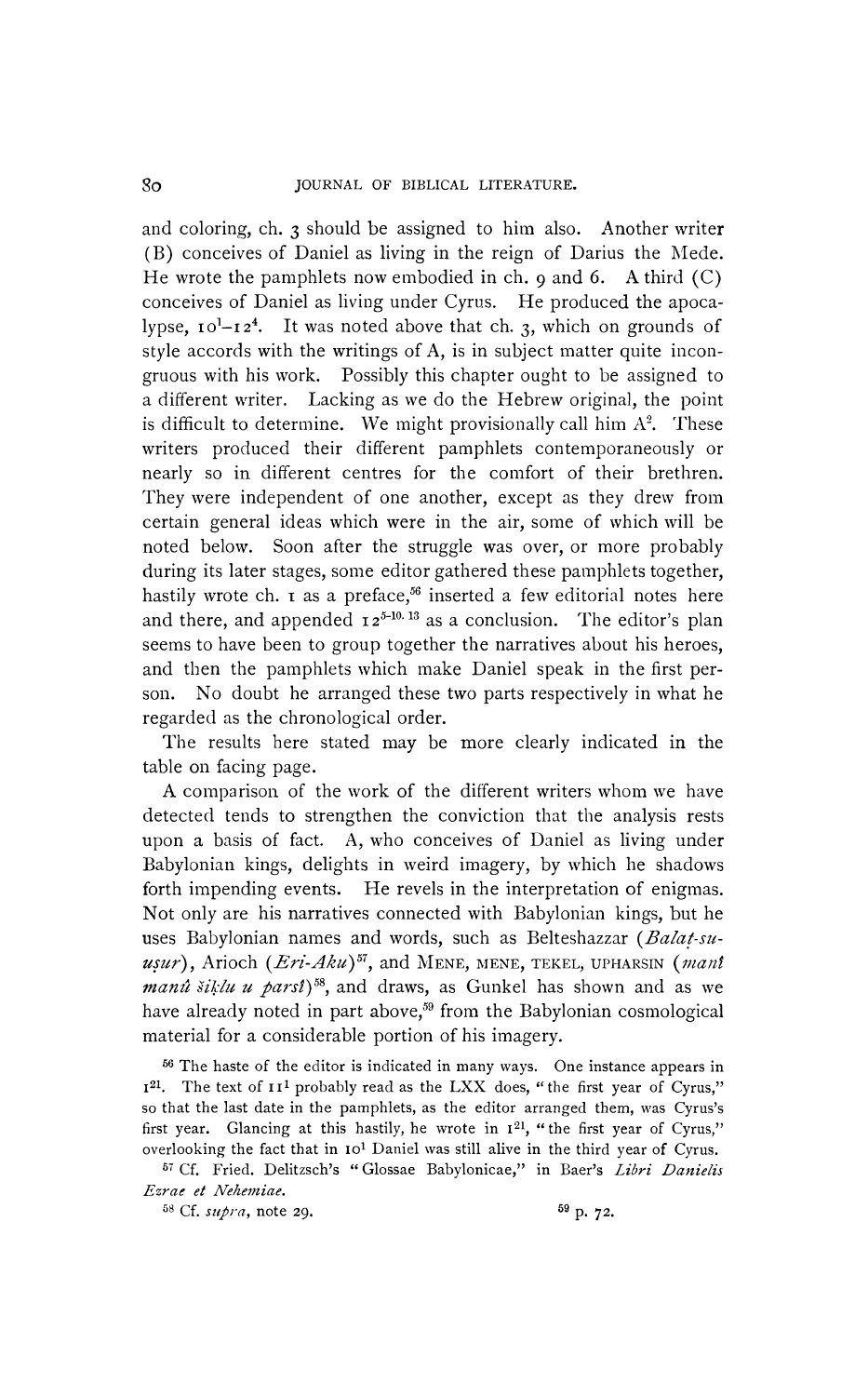| LATER GLOSSES. |                                                             |                     |                      | Ch. vi. 26 (8")P") 8"28).                     |                                                | $\cdots$ xi. $\cdots$ ("This end").      |                        | " xii. 11.                   | " xii. 12. | English vi. 25.<br>§ To harmonize with viii. 18. |
|----------------|-------------------------------------------------------------|---------------------|----------------------|-----------------------------------------------|------------------------------------------------|------------------------------------------|------------------------|------------------------------|------------|--------------------------------------------------|
| ∝              | Ch. x. $1-x$ ii. 4. Ch. iii. $1-30$ . Ch. i., Introduction. | " ii. 49.           | $"$ vi. $1.1$        | $\sim$ יוֹבְמַלְכוּת כּוֹרֶשׁ פַּרְפְאָ) (אֶצ | $\alpha$ ix, $z$ (בְּלָה הָהָם הְחַלָּה יִהוֹא | ּי צֹּיִז (בְּאֲבְאָטָלְאָ אָבְוֹל) וּ צ | S (dite de ex c) 6 x , | " xii. 5-10, 13, Conclusion. |            |                                                  |
| $A^2(?)$ .     |                                                             |                     |                      |                                               |                                                |                                          |                        |                              |            | 1 English v. 31.                                 |
|                |                                                             |                     |                      |                                               |                                                |                                          |                        |                              |            | † English vi. 1-29a.                             |
| Ä              | Ch. ix.                                                     | " vi. $2-29a.$ †    |                      |                                               |                                                |                                          |                        |                              |            |                                                  |
| 4.             | Ch. ii. 1-48.                                               | $``$ iii. $31-iv.*$ | $\ddot{\phantom{0}}$ | $"$ vii.                                      | $\ddot{\mathbf{v}}$                            |                                          |                        |                              |            | * English ch. iv.                                |

**w H-d;'1 el**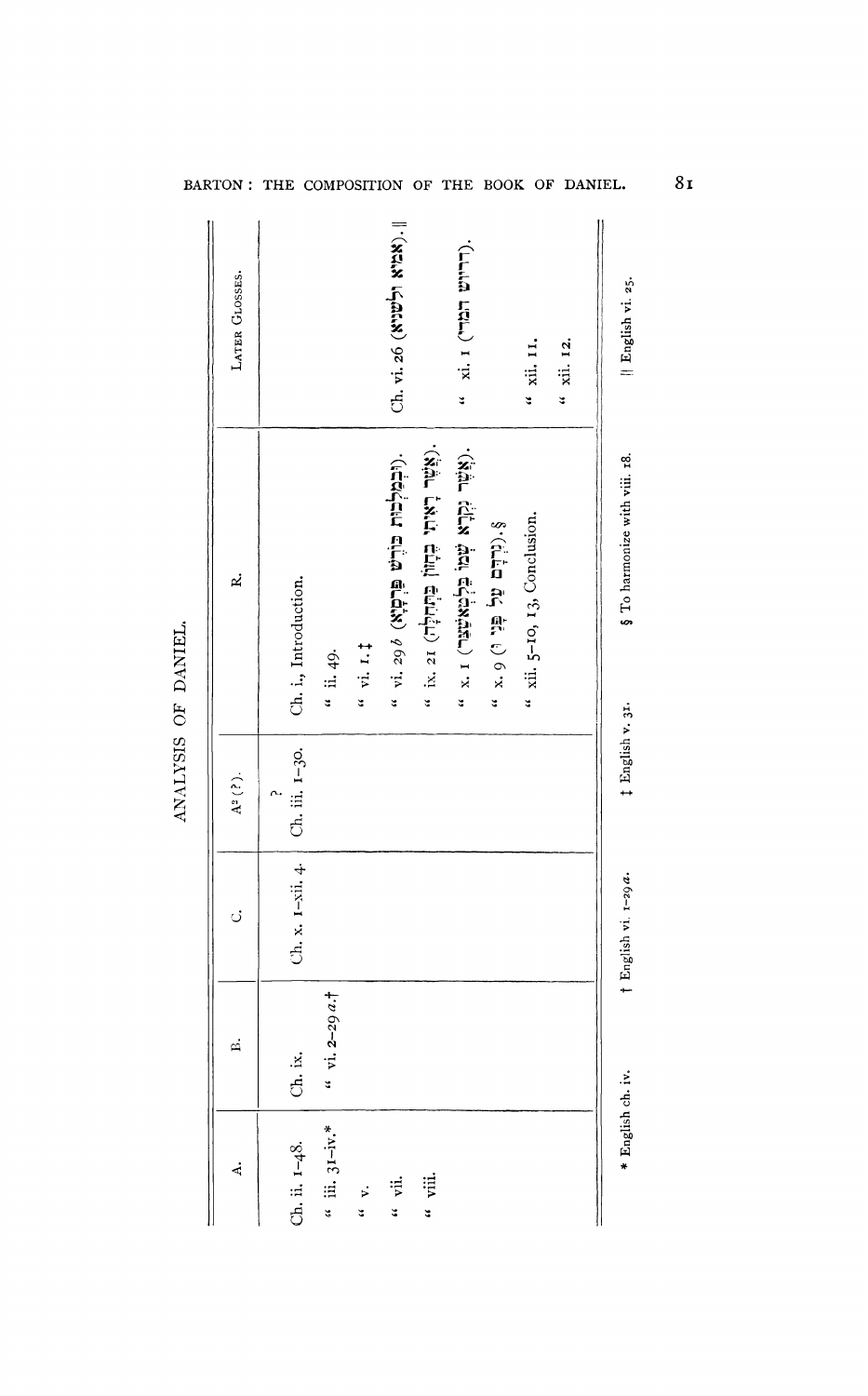**This writer is therefore peculiarly Babylonian in his culture. With him we must class our questionable A2. His setting is also Babylonian, as well as his names.6? As we have seen, his material is hard to reconcile with A's, and his vocabulary contains a larger proportion of foreign words than any other part of the book of Daniel. His style is the same as that of A; and it is this which makes us doubtful**  whether ch. 3 does not belong to the latter writer. These Baby**lonian sections bear striking marks of style. Those peculiar and recurring expressions, to which critics have pointed as the stylistic**  marks of the book, occur almost exclusively here. **attribute them to the Aramaic translator, since we have found the parts in which they indubitably occur to be so largely the work of one author.** 

**The writer C conceives of Daniel as living under Cyrus. He is in a way as characteristically Persian as A is Babylonian. It is true that he knows no more of Persian kings than the Old Testament tells; but his conception of angels shows that he had been exposed to Persian culture somewhat as A had been to Babylonian.61 This writer, too, knows much more of the details of Syro-Egyptian history than either of the others. He does not vaguely refer to " ten kings," as ch. 7 does, but, as we have seen, follows with considerable detail the history of the Ptolemies and Seleucidae. He seems to have had access to some notes on the Ptolemaic-Seleucid history.62 One may hazard the guess that they came to him from some friend resident at the Egyptian court.** 

**The writer B is as Jewish in his culture as the others are Babylonian and Persian. One of his pamphlets is saturated with thought derived from other parts of the Old Testament, while the other teaches, by means of a powerful object lesson, the importance of** 

<sup>60</sup> Dura (Duru, 'wall'), Shadrach (Sudur-Aku, 'command of Aku'), Me**shach(AMi-sa-Aku, ' who is what Aku is?' i.e. 'who is like Aku?') and Abednego**  (Abad-Nabu or Arad-Nabu, 'servant of Nabu'). Cf. Delitzsch in Baer, op. cit.

**61 Meinhold in Strack and Z6ckler's Kurzgefasster Kommentar viii. 281, seems**  inclined to admit a Persian origin for the 'watchers,' which appear in  $4^{19}$ . <sup>14. 20</sup> **(English 413- 17. 23). The term, which appears in those passages for the first time, and not again in Daniel, does not, as Bevan and Behrmann have perceived, refer to a class of angels, but seems rather to be a name for angels in general, as in the book of Enoch. In the latter work it sometimes means archangel, as in <sup>201</sup> 3912. 13 402 612 7I7, but it is also applied to fallen angels in I5 Io9- 15 122 4 I310 I41. 3 i52 i61- 2 9I15. The Persian origin of the term, if Persian it be, is not so direct and palpable as are C's angelic conceptions.** 

**<sup>62</sup>Supra, p. 76.**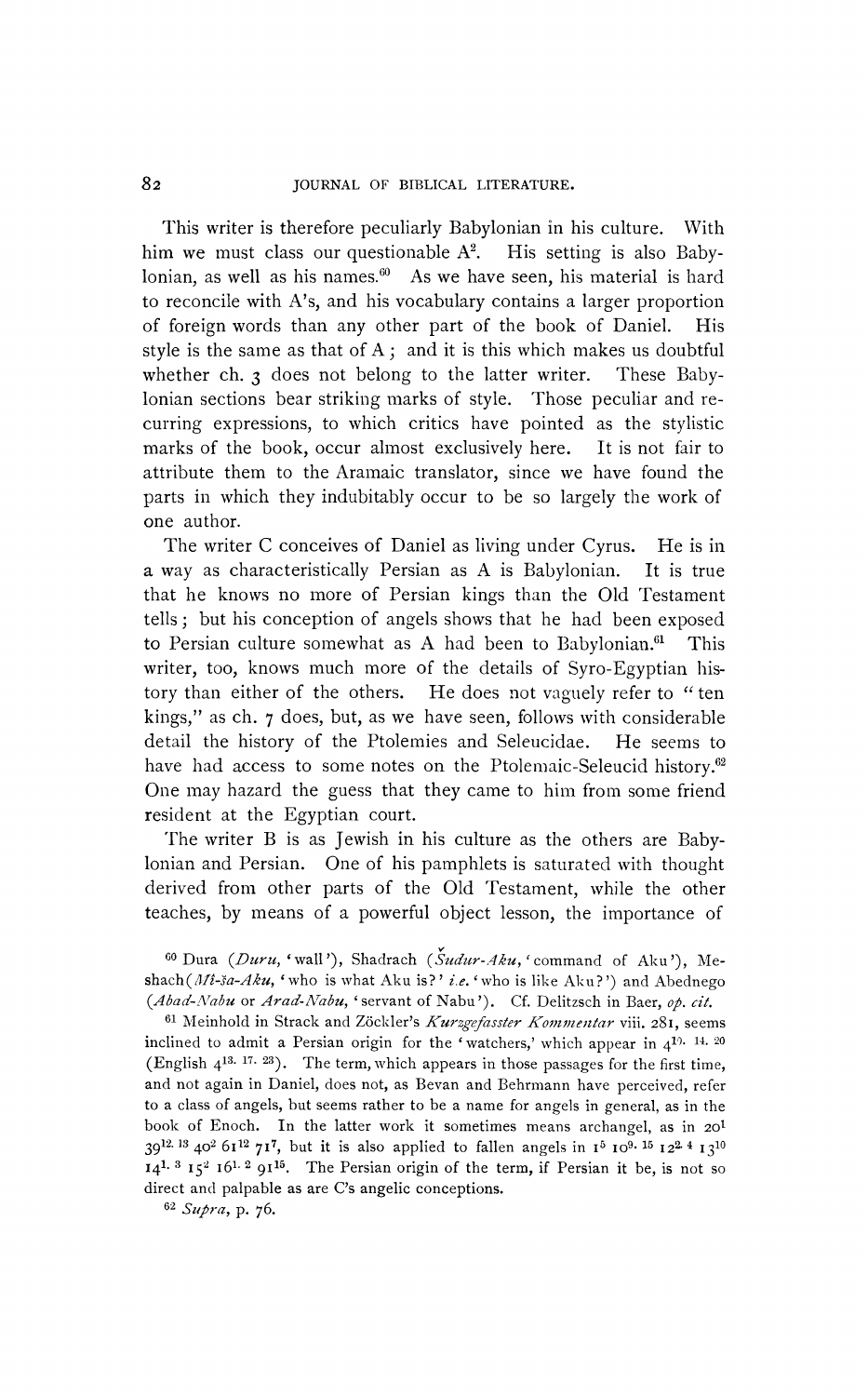**the maintenance on the part of the Jews of their private devotions as well as their public worship. He is innocent alike of historical culture and of the ways of courts. His chronology of the events in the history of the Hebrew nation is mistaken, and his Darius the Mede unknown to history. His picture of a king coerced to-day by his nobles, but boldly executing them to-morrow, is, to say the least, naif. But though he knows little outside the Old Testament, he knows well the Scriptures of his people, and seeks with devout earnestness to contribute his mite of encouragement to the struggling patriots.** 

**The editor welded into one the work of these three writers, prefixing an appropriate preface, that all the means of encouragement which had been employed might be preserved and become more effective; hence our book of Daniel.** 

### **4. Objections.**

**In closing we anticipate some objections which may be made to the analysis here presented.** 

**I. It may be urged that our analysis ignores an obvious clue to literary difference, in refusing to make the difference of person exhibited in ch. I-o and 7-I2 a means of detecting authorship. This objection has, perhaps, been met sufficiently already. A clue which, however obvious, has for two hundred years proved disappointing may safely be abandoned.** 

**2. It will probably be said that such an analysis ought to be accompanied, as in the case of the Pentateuch, by lists of words which should prove differences of vocabulary in the different parts. This may, to a certain extent, be done, and the writer has partially prepared such lists; but where the material is so slight, and even what there is exists in two languages, such lists could only represent,**  in the main,  $\frac{\partial}{\partial \pi} a \xi$   $\lambda \epsilon \gamma \delta \mu \epsilon \nu a$ , and would form a precarious basis for **argument.** 

**3. Another objection which we anticipate is, that such a method of composition as is supposed is hardly conceivable except when differences of age can be demonstrated between the different documents. There are, however, in all probability different documents underlying our Synoptic Gospels; and yet no one would hold that many years elapsed between the composition of the "Urmarcus" and the "Logia " of Matthew. The analogy between the composition of these writings and the composition of Daniel is not com-**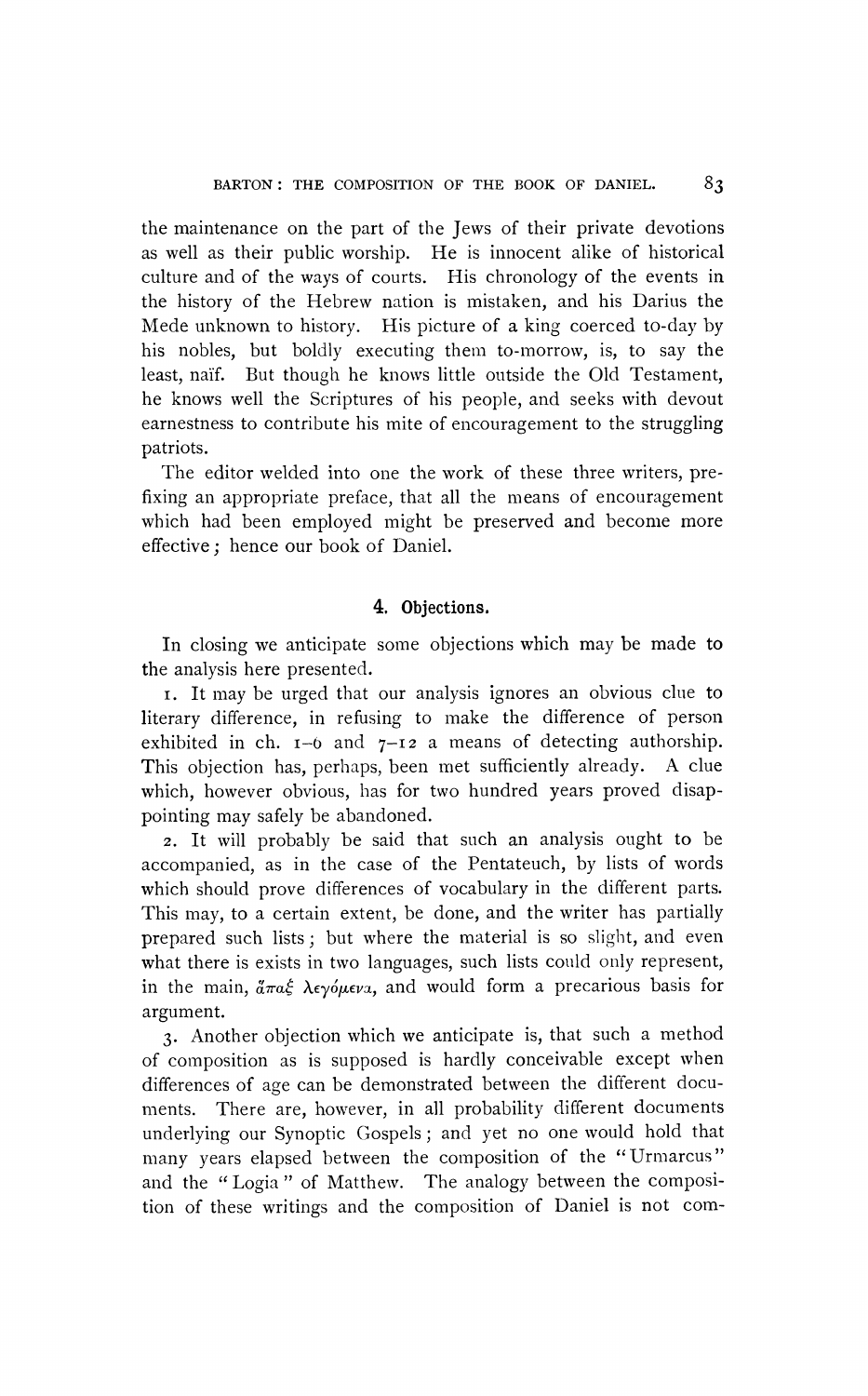**plete, but is suggestive. In the case of Daniel, legends of the distant past are given form and sent out by different writers under the influence of a sharp crisis. In the case of the evangelic writings, comparatively recent events are put on record by different persons in obedience to a well-defined need of the infant church. In the latter case more than three years may have intervened between the dates of writing. The necessity for writing was produced, not by an acute crisis, but by a more gentle development.** 

**4. It may be urged that there is an agreement of the narratives in certain points which indicates dependence of part upon part.** 

**a. Chapter 826 and I24 agree in representing Daniel as receiving a command to " shut up the vision." The command is designed to explain why the visions, if received in the exile, were unknown till**  the Maccabæan period. Surely so simple a device to avoid a com**mon and obvious difficulty may have occurred to two persons independently.** 

**b. Again, '1t 1, as a technical name for the burnt offering, is**  common to ch.  $8^{11.12}$  and  $\mathbf{I} \mathbf{I}^{31}$ . Is it not obvious that such an expres**sion must have been on the lips of many at the time to have been used by a writer at all? Had it not been, no writer could hope to be understood by it.** 

 $\epsilon$ . In like manner we have in  $9^{27}$  הַשְּׁקוּץ in II<sup>31</sup>, **in II =Ztl, and in 81'3 .tl :tV'T,, expressions which are, no doubt,**  all based upon the same idea. Nestle<sup>63</sup>, who is followed by Bevan<sup>64</sup> and Behrmann,<sup>65</sup> made in 1883 a suggestion which is a most plausible **explanation of these expressions. He regards them as an intentional disfigurement of =:t ~:3 of the Phoenician inscriptions-a title of the Semitic equivalent of the Greek (Olympian) Zeus, whose worship Antiochus was endeavoring to establish. Such a phrase originating in a grim jest at such a time would be exceedingly popular and would be in everybody's mouth. Its presence is rather a mark of date than of unity of authorship.** 

*d*. The coincidence of the  $3\frac{1}{2}$  times in ch.  $7^{25}$  with the half week **of ch. 927 is a more serious stumbling-block. The idea is too unique and unusual to have sprung up spontaneously and independently in two minds. But if we grant this, it does not follow that B had ever seen A's work when he wrote his first pamphlet. In a time of mortal**  struggle like the Maccabæan crisis, a hint on prophetic authority that

> **<sup>63</sup>Zeitschriftfiir alttest. Wissenschaft, I883, P. 248. 64 Op. cit. p. I93. 65 Op. cit. p. 78.**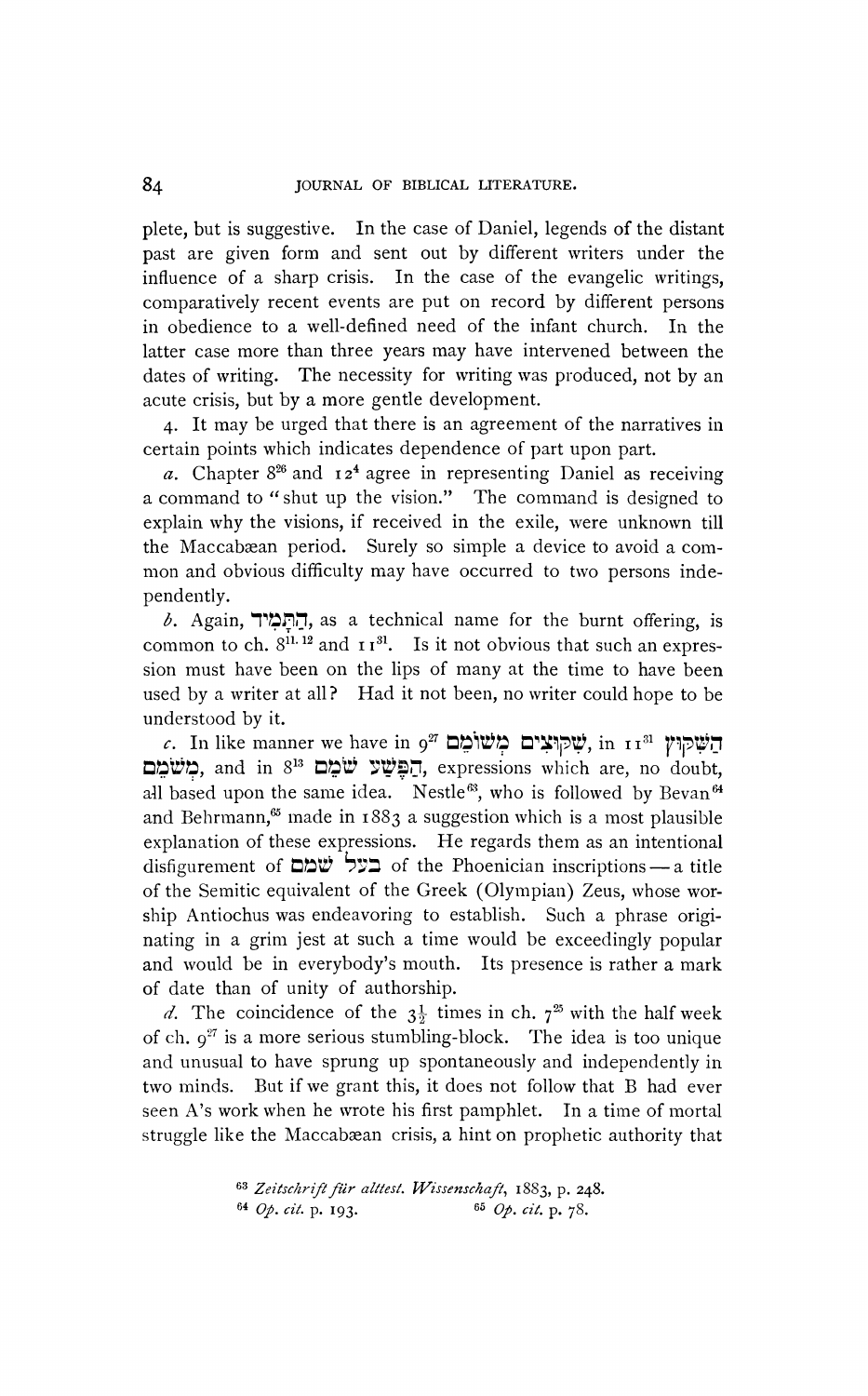**the painful episode would be short, would naturally spread with electrical swiftness all over the land. We have only to suppose that it reached the ears of B stripped as it very likely would be of the imagery in which A had embodied it, and we can easily imagine how it would set such a patriot to studying the Scriptures to find authority or a setting for it there. No closer dependence than this need be supposed.** 

**e. The similar words in which a man of the captivity is described**  in  $2^{25}$   $5^{13}$  and  $6^{14}$  may be urged as a stylistic similarity which mili**tates against our theory. It is not difficult, though, to suppose that by the Maccabean period the captivity had been so often referred to that stereotyped phrases for that purpose were in the air.** 

The references to fasting in 9<sup>3</sup> and 10<sup>2</sup> are urged by Schrader<sup>66</sup> **in favor of unity of authorship, but the idea of fasting when one or one's nation is in trouble is not an idea for which any Jew during the Maccabaean period, or for some time before, could claim originality. It must under such circumstances have been a most common practice. Cf. Neh. I4.** 

**5. It may further be objected to the theory advocated above that, even if it be granted that the pamphlets of which Daniel is composed fall into three classes, with Babylonian, Hebrew, and Persian settings respectively, one writer with fertile imagination and dramatic power may easily have composed them all. Such a supposition is extremely**  unlikely, as it is contrary to all Old Testament analogy. **of the Pentateuch which, like Abraham's denial of his wife, receive different settings in Genesis i2 and 20, are assigned to different authors. Job, the most imaginative and dramatic book in the canon, has nothing in it approaching the consistent clothing of certain situations in different national cultures which we find here. The books of Tobit and Judith, which are largely works of the imagination, and which reveal much power to charmingly tell a tale, afford in this respect no parallel. Indeed, it is doubtful if any such parallel can be found in pre-Christian Jewish literature, and so far as I have observed none appears in any of the parts of an apocalypse which were produced by a single author. The supposition that a Hebrew writer could throw himself into his art in such a manner as to consistently keep up all these parts is contrary to the simplicity of the old Hebrew nature. It should be noted too that the phenomena to which attention has been called in this article are not all of a nature to be produced by an artistic writer such as the objection to our theory** 

**<sup>66</sup>De Wette-Schrader, Einleitung, I869, p. 506.**